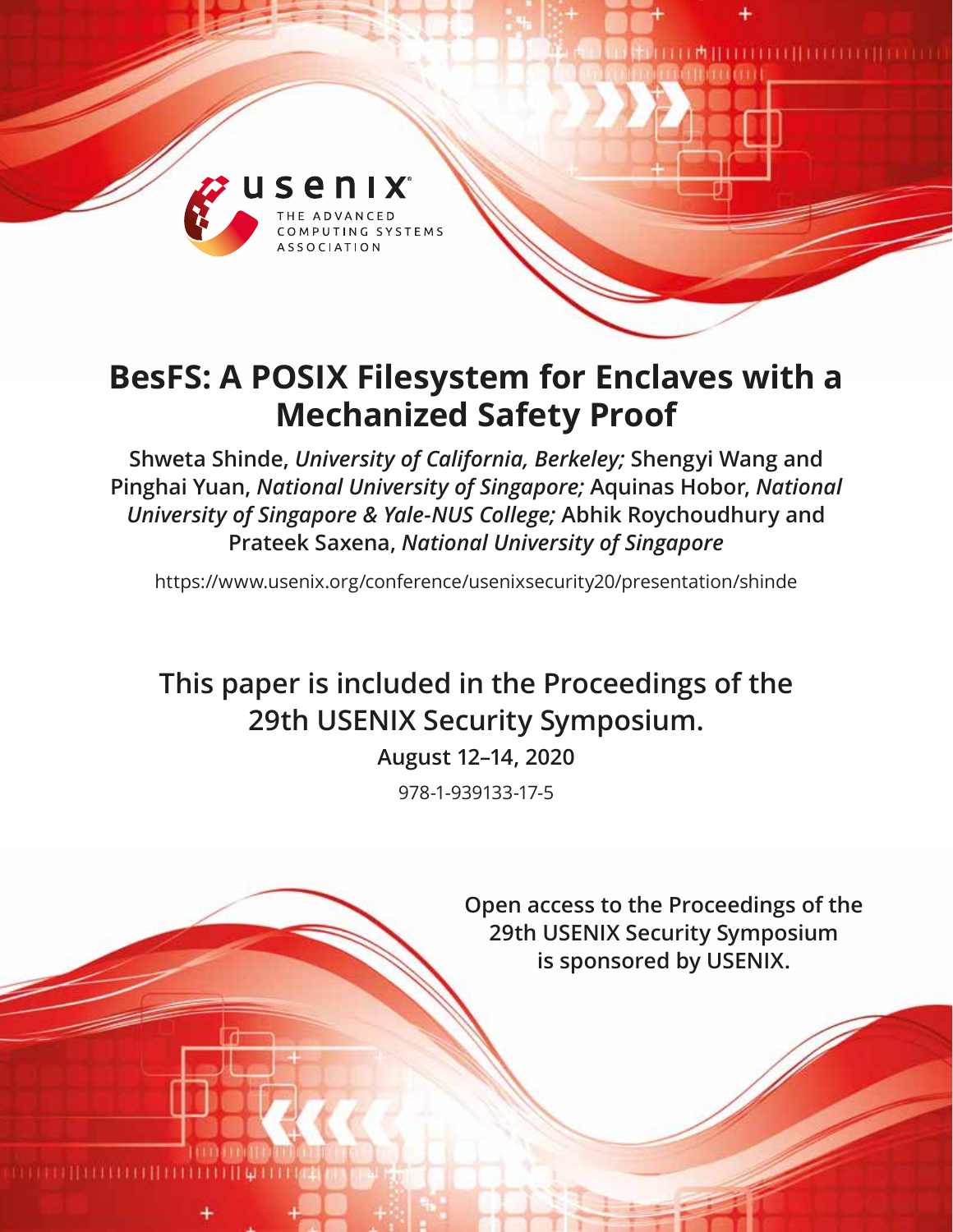# BesFS: A POSIX Filesystem for Enclaves with a Mechanized Safety Proof

Shweta Shinde <sup>∗</sup> † *University of California, Berkeley*

Aquinas Hobor *National University of Singapore & Yale-NUS College*

Shengyi Wang<sup>∗</sup> *National University of Singapore*

Abhik Roychoudhury *National University of Singapore*

Pinghai Yuan *National University of Singapore*

Prateek Saxena *National University of Singapore*

#### Abstract

New trusted computing primitives such as Intel SGX have shown the feasibility of running user-level applications in enclaves on a commodity trusted processor without trusting a large OS. However, the OS can still compromise the integrity of an enclave by tampering with the system call return values. In fact, it has been shown that a subclass of these attacks, called Iago attacks, enables arbitrary logic execution in enclave programs. Existing enclave systems have very large TCB and they implement ad-hoc checks at the system call interface which are hard to verify for completeness. To this end, we present BESFS—the first filesystem interface which provably protects the enclave integrity against a completely malicious OS. We prove 167 lemmas and 2 key theorems in 4625 lines of Coq proof scripts, which directly proves the safety properties of the BESFS specification. BESFS comprises of 15 APIs with compositional safety and is expressive enough to support 31 real applications we test. BESFS integrates into existing SGX-enabled applications with minimal impact to TCB. BESFS can serve as a reference implementation for hand-coded API checks.

#### 1 Introduction

Existing computer systems encompass millions of lines of complex operating system (OS) code, which is highly susceptible to vulnerabilities, but is trusted by all user-level applications. In the last decade, a line of research has established that trusting an OS implementation is *not* necessary. Specifically, new trusted computing primitives (e.g., Intel SGX [\[41\]](#page-18-0), Sanctum [\[24\]](#page-18-1), Keystone [\[38\]](#page-18-2)) have shown the feasibility of running user-level applications on a commodity trusted processor without trusting a large OS. These are called *enclaved execution* primitives, using the parlance introduced by Intel SGX—a widely shipping feature in commodity Intel processors today. Applications on such systems run isolated from

the OS in CPU-protected memory regions called enclaves; with various adversary models supported in individual designs [\[24,](#page-18-1) [25,](#page-18-3) [38,](#page-18-2) [41,](#page-18-0) [47\]](#page-18-4).

Enclave systems promise to minimize the trusted code base (TCB) of a security-critical application. Ideally, the TCB can be made boiler-plate and small enough to be *formally verified* to be free of vulnerabilities. Towards this vision, recent works have formally specified and checked the interfaces between the enclave and the CPU  $[25, 50]$  $[25, 50]$  $[25, 50]$ , as well as verified enclave confidentiality properties [\[48,](#page-18-6) [49\]](#page-18-7). One critical gap remains unaddressed: verifying the integrity of the application from a *hostile* OS. Applications are increasingly becoming easier to port to enclaves [\[15,](#page-17-0) [16,](#page-17-1) [18,](#page-18-8) [46\]](#page-18-9); however, these legacy applications optimistically assume that the OS is benign. A hostile OS, however, can behave arbitrarily by violating assumptions inherent in the basic abstractions of processes or files and exchange malicious data with the application. This well-known attack was originally identified by Ports and Garfinkel as *system call tampering* [\[43\]](#page-18-10), more recently discussed as a subclass called Iago attacks [\[19\]](#page-18-11).

A number of enclave execution platforms have recognized this channel of attack but left specifying the necessary checks out of scope. For instance, systems such as Haven [\[16\]](#page-17-1), Google Asylo [\[3\]](#page-17-2), Microsoft Open Enclave [\[6\]](#page-17-3), Intel SGX SDK [\[4\]](#page-17-4), Panoply [\[46\]](#page-18-9), Graphene-SGX [\[18\]](#page-18-8), and Scone [\[15\]](#page-17-0) built on Intel SGX have alluded to syscall tampering defense as an important challenge; however, none of these systems claim a guaranteed defense. One of the reasons is that a hostile OS can deviate from the intended behavior in so many ways. Reasoning about a *complete* set of checks that suffice to capture all attacks is difficult.

In this work, we take a step towards a formally verified TCB to protect the integrity of enclaves against a hostile OS. To maximize the eliminated attack surface and compatibility with existing OSes, we propose to safeguard at the POSIX system call interface. We scope this work to the filesystem subset of the POSIX API. Our main contribution is BESFS—a POSIXcompliant filesystem specification with formal guarantees of integrity and a machine-checked proof of its implementation

<sup>∗</sup>These joint first authors contributed equally to this work.

<sup>†</sup>Part of the research was done while at National University of Singapore.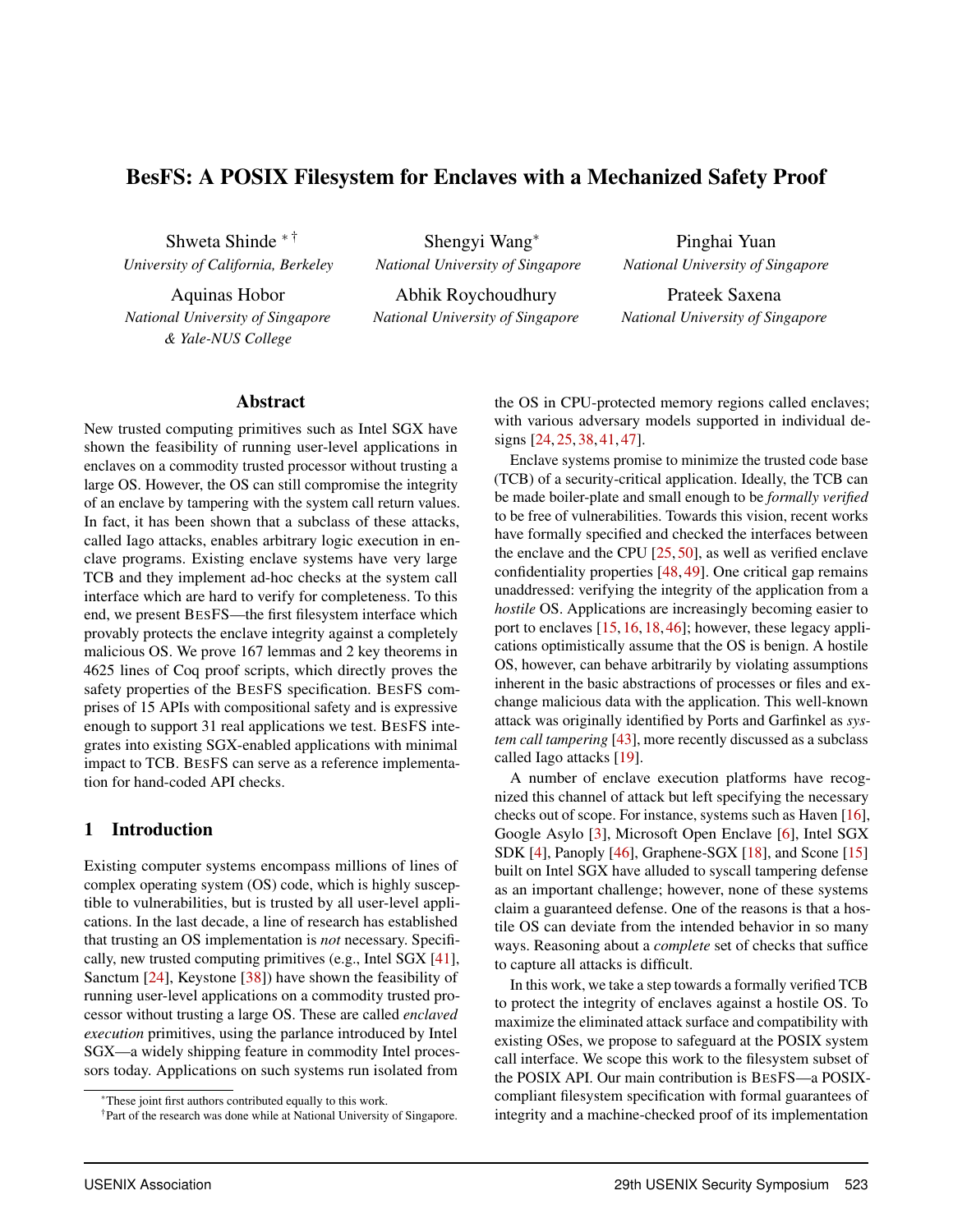in a high-level language. Client applications running in SGX enclaves interact with a commodity (e.g., Linux) OS via our BESFS implementation, running as a library (see Figure [4\)](#page-9-0). Applications use the POSIX filesystem API transparently (see Table [3\)](#page-8-0), requiring minimal integration changes. Being formally verified, BESFS specifications and implementation can further be used to test or verify other implementations based on SGX and similar primitives.

Challenges & Approach. The main set of challenges in developing BESFS are two-fold. The first challenge is in establishing the "right" specification of the filesystem interface, such that it is both safe (captures well-known attacks) and admits common benign functionality. To show safety, we outline various known syscall tampering attacks and prove that BESFS interface specification defeats at least these attacks by its very design. The attacks defeated are not limited to identified list here—in fact, any deviations from the defined behavior of the BESFS interface is treated as a violation, aborting the client program safely. To address compatibility, we empirically test a wide variety of real-world applications and benchmarks with a BESFS-enhanced system for running SGX applications. These tests show a modest impact on compatibility, showing that the BESFS specification is rich enough to run many practical applications on commodity OS implementations. The BESFS API has only 15 core operations. However, it is accompanied crucially by a composition theorem that safeguards chaining all combinations of operations, making extensions to high-level APIs (e.g., libc) easy.

The second challenge is in the execution of the proof of the BESFS implementation itself. Our proof turns out to be challenging because the properties require higher-order logic (hence the need for Coq) and reasoning about *arbitrary* behavior at points at which the OS is invoked. Specifically, the filesystem is modeled as a state-transition system where each filesystem operation transitions from one state to another. Various design challenges arise (Section [5\)](#page-10-0) in handling a stateful implementation in the stateless proof system of Coq and uncovering inductive proof strategies for recursive data structures used in the BESFS implementation. These proof strategies are more involved than Coq's automatic tactics.

BESFS is specified, implemented and formally verified in Coq which is a higher-level language. Converting Coq code to machine code is out of the scope of this paper. Most existing systems do not provide these guarantees even for non-enclave code. There are several intermediate challenges in such a conversion, especially when it is enclave-bound. Thus we resort to a hand-coded conversion of BESFS implementation from Coq-to-C and then use an Intel SGX compatible compiler to obtain machine code which can execute inside the enclave. For the completeness of the paper, we outline various challenges we faced in our attempt to generate enclave-bound machine code from our Coq implementation of BESFS. We discuss the existing alternatives and the required additions to the immediate state of systems to make this feasible.

Results. Our BESFSCoq proof comprises of 167 theorems and 4625 LOC. Our hand-coded C implementation of BESFS is 1449 LOC and we add 724 LOC of stubs for compatibility with enclave code. We use this C implementation for our performance evaluation. We demonstrate the expressiveness of BESFS by supporting 31 programs from benchmarks and realworld applications. We show that BESFS is compatible with state-of-the-art filesystems, benchmarks, and applications we tested. It aids in finding implementation mistakes in existing filesystem APIs exposed by Intel SGX frameworks. We hope BESFS will serve as a specification for future optimizations and other hand-coded implementations.

Contributions. We make the following contributions:

- We formally model the class of attacks that the OS can launch against SGX enclaves via the filesystem API and develop a complete set of specifications to disable them.
- We present BESFS—a formally verified set of API implementations in Coq which are machine-checked for their soundness w.r.t. the API specifications. Our autogenerated run-time monitoring mechanism ensures that the concrete filesystem execution stays within the envelope of our specification.
- We prove 167 lemmas and 2 key theorems in 4625 LOC Coq. We evaluate correctness, compatibility, and expressiveness of BESFS. We showcase BESFS on 31 programs from real-world applications and standard benchmarks for CPU, I/O, and filesystem workloads.

#### 2 Problem

There has been long-standing research on protecting the OS from user-level applications. In this work, the threat model is reversed; the applications demand protection against a malicious OS kernel. We briefly review Intel SGX specifics and highlight the need for a formal approach.

#### 2.1 Background & Setup

Intel SGX provides a set of CPU instructions which can protect selected parts of user-level application logic from an untrusted operating system. Specifically, the developer can encapsulate sensitive logic inside an *enclave*. The CPU allocates protected physical memory from *Enclave Page Cache (EPC)* that backs the enclave main memory and its content is encrypted. Only the owner enclave can access its own content at any point during execution. The hardware does not allow any other process or the OS to modify code and data or read plain text inside the enclave boundary. Interested readers can refer to [\[23\]](#page-18-12) for full details.

Due to the strict memory protection, unprotected instructions such as syscall are illegal inside the enclave. However, the application can use *out calls* (OCALLs) to executes system calls outside the enclave. The enclave code copies the OCALL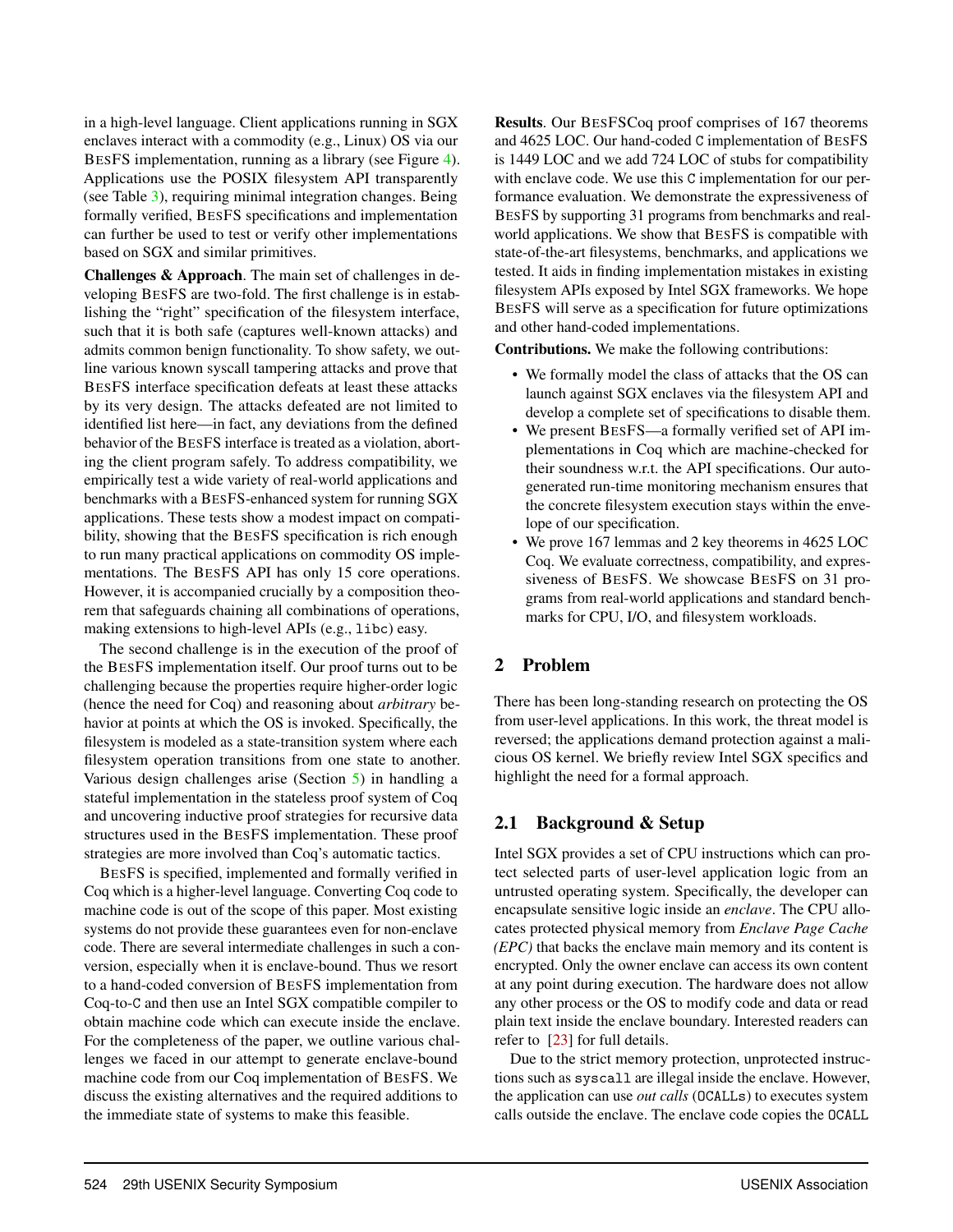<span id="page-3-0"></span>

| <b>System Name</b> | <b>Release Date</b> | <b>Total LOC</b> | # of APIs | <b>FS API</b> | <b>API</b> Level |
|--------------------|---------------------|------------------|-----------|---------------|------------------|
| Graphene-SGX       | <b>July 2016</b>    | 1325978          | 28        | 5             | syscall          |
| Panoply            | Dec 2016            | 20213            | 254       | 37            | libc             |
| Intel SDK          | Dec 2016            | 119234           | 24        | 15            | Custom           |
| Google Asylo       | May 2018            | 400465           | 39        | 7             | Custom           |
| <b>BesFS</b>       | Aug 2018            | 1449             | 21        | 13            | <b>POSIX</b>     |

*Table 1: Comparison of existing SGX filesystem support.*

parameters to the untrusted partition of the application, which in turn calls the OS system call, collects the return values, and passes it back to the enclave. When the control returns to the enclave, the enclave wrapper code copies the syscall return values from the untrusted memory to the protected enclave memory. This mechanism facilitates interactions between the enclave and non-enclave logic of an application. A large fraction of enclave applications need to dispatch OCALLs for standard (e.g., syscalls, libc) or application-specific APIs.

Syscall Parameter Tampering. This is a broad class of attacks and has been inspected in various aspects by Ports and Garfinkel [\[43\]](#page-18-10); a specific subclass of it is called as Iago attacks [\[19\]](#page-18-11). Ports-Garfinkel first showed system call tampering attacks for various subsystems such as filesystem, IPC, process management, time, randomness, and I/O. For file content and metadata tampering attacks, their paper suggested defenses by maintaining metadata such as a secure hash for file pages and protecting them by MAC and freshness counter stored in the untrusted guest filesystem. For file namespace management they proposed using a trusted, protected daemon to maintain a secure namespace which maps a file pathname to the associated protection metadata. This way, checking if OS return values are correctly computed would be easier than undertaking to compute them. An added benefit is that the TCB of such a trusted monitoring mechanism for the untrusted kernel is smaller. In this paper, our focus is on the filesystem subset of the system calls. Further, we concentrate on enclave-like systems for Intel SGX, but our work applies equally well to other systems [\[22,](#page-18-13) [24,](#page-18-1) [25,](#page-18-3) [32,](#page-18-14) [38\]](#page-18-2).

#### <span id="page-3-3"></span>2.2 The Baseline: Existing Systems

All SGX-based systems such as Haven [\[16\]](#page-17-1), Scone [\[15\]](#page-17-0), Panoply [\[46\]](#page-18-9), Graphene-SGX [\[18\]](#page-18-8), Intel Protected File System [\[4\]](#page-17-4) which either use SDK or hand-coded OCALL wrappers must address syscall parameter tampering attacks. Even non-SGX TEEs have been shown to face the same threat [\[10,](#page-17-5) [22,](#page-18-13) [38\]](#page-18-2). These systems are upfront in acknowledging this gap and employ ad-hoc checks for each API to address a subset of attacks. Using integrity preserving filesystems [\[13\]](#page-17-6) and formally testing if a filesystem abides by POSIX semantics [\[44\]](#page-18-15) are stepping stones towards our goal, but they do not reason about intentional deviations by a *completely Byzantine* OS. We demonstrate representative attack capabilities on state-ofthe-art enclave systems with encrypted file storage to motivate why a provable approach down to the details is important.

Baseline. We assume that the filesystem API uses authen-

```
1 int log (char* fname, int mode, char* buf, int len) {
2 int errnum, cnt = 0; FILE* fd = fopen(fname, mode);<br>3 if (fd == NULL) {
   if (fd == NULL)4 errnum = errno;<br>5 if (errnum == E
      5 if (errnum == EINVAL) fd = fopen (fname, "a"); // append
6 if (errnum == ENOENT)
7 if (fname == NULL) fname = "default.log";<br>8 fd = create log(fname); // create empty
8 fd = create_log(fname); // create empty log file
      9 if (errnum == EINTR) fd = fopen (fname, mode); // retry
\begin{array}{c} 10 \\ 11 \end{array}11 if (fd) cnt = fwrite(buf, 1, len, fd); // write log
   return cnt;
13 }
14 void cast_vote () { // each tor node ...
15 status = log(log_file, mode, &vote, vote_len);
16 if (status) start election();
```
*Figure 1: Example enclave logic. The enclave opens a log file and attempts recovery on failure by either changing the mode (*EINVAL*), opening a new file since the path does not exist (*ENOENT*), or reattempting the call (*EINTR*).*

ticated encryption and attestation to prevent the OS from directly tampering the file content. Further, we assume a setting where the enclave tunnels all file-related system / library calls to the untrusted OS. The untrusted OS simply reads and writes encrypted blocks of data to the disk such that the content can only be decrypted inside the enclave. Most publicly available enclave frameworks support such a baseline defense. For concreteness, we discuss specific details of the four open systems available today which support a filesystem interface for enclave applications: Graphene-SGX [\[18\]](#page-18-8), Panoply [\[46\]](#page-18-9), Intel Protected File System Library [\[4\]](#page-17-4), and Google Asylo [\[3\]](#page-17-2). Table [1](#page-3-0) shows the number of file APIs supported and the LOC of these systems indicating that custom implementations have large TCB irrespective of the APIs they support. More importantly, as we show in Section [2.3,](#page-3-1) they employ ad-hoc checks which do not completely defeat the attacks by the OS. As opposed to the state-of-the-art, BESFS provides provable guarantees. Our corresponding implementation in Coq as well as hand-coded C) lowers the TCB.

# <span id="page-3-1"></span>2.3 Is Encryption Sufficient?

Our baseline system encrypts and adds MAC tags to file content. We show that this is not enough to protect against a malicious OS. We recall attack examples from prior work and present new attacks to show that BESFS is needed to defeat a broad class of attacks that go well beyond memory safety.

Memory-safety Iago Attacks. Iago attacks show a subclass of concrete attacks on memory allocation interfaces, wherein the malicious OS overlaps memory-mapped (via mmap) pages. The attack results in subverting the control flow in the enclaved application. Iago attacks demonstrate that verifying return values may require user-level defenses to carefully enforce invariants on the virtual memory layout.

Logic Bugs via Return Value Tampering. We show how the OS can mislead the application-level into taking incorrect actions, without causing a crash, by exploiting the semantic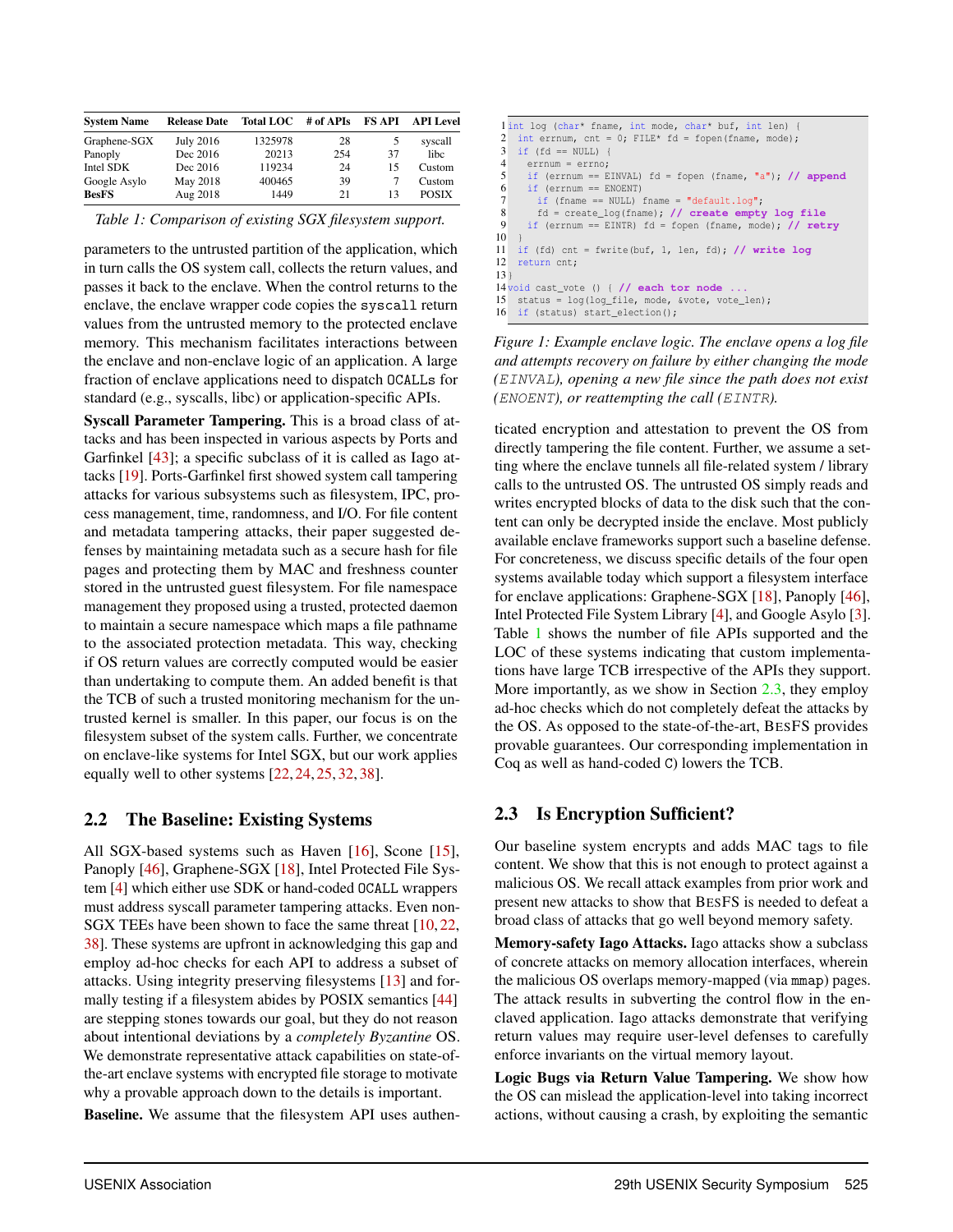<span id="page-4-0"></span>

*(c) Intel Protected File System. Returns EINVAL instead of ENOENT. (d) Google Asylo. Suppresses the error on failure and returns EINT. Figure 2: SGX filesystem API support. Code snippets from four systems which support file open operation inside the enclave.*

gap between SGX guarantees and POSIX API. This attack works on encrypted filesystems since it perpetrates by returning inconsistent return values. Figure [1](#page-3-2) shows a simplified enclave code which is executed by a node in a Tor-like service [\[9\]](#page-17-7). The enclave logic casts votes, appending it to a log file at each epoch, say in a sub-step of a consensus process. Specifically, the enclave function log\_vote opens an existing log file in append mode. The enclave checks if the open was successful or were there any errors. The function handles the error conditions and once the fopen is successful, it writes the vote content to the file via fwrite. As per POSIX standard, the library should return a NULL file pointer on fopen failure and set the errno is set to indicate the error. If the file name is invalid (e.g., empty string or a non-existing file path) the error is ENOENT. If the mode is invalid the error should be EINVAL, while EINTR indicates that the call was interrupted and may succeed on a re-attempt. Figure [1](#page-3-2) performs error handling assuming a POSIX-reliant filesystem.

Figure [2](#page-4-0) shows the implementation code snippets of file open operation in four existing SGX platforms which implement four different types of checks. Both Graphene-SGX and Panoply simply forward the errno to the caller without performing any checks (Figure [2a,](#page-4-0) [2b\)](#page-4-0). In our example (Figure [1\)](#page-3-2), the OS can trick the enclave into creating an empty file by falsely sending ENOENT error code, even though the log file exists. Both the systems cannot detect this attack. Intel's Protected File System (Figure [2c\)](#page-4-0) returns an incorrect error code as per the POSIX standards. If the enclave passes the log name to be an empty string, the application will incorrectly

receive EINVAL and will not be able to log the vote. Google Asylo (Figure [2d\)](#page-4-0), does not perform any pre-checks on the parameters and if the OCALL returns any errors, the system always overwrites it with EINTR (Line 14). Thus, our example demonstrates that although the existing systems employ encryption on file content, they are vulnerable to logic bugs due to incomplete interface security checks.

Glibc Logic Vulnerability due to Bad Initialization. We present another attack which cannot be defeated by using an encrypted file system or sealing within the enclave. The glibc malloc subsystem allocates large chunks of memory via anonymous mmap (Figure [3](#page-5-0) Line 13). It then distributes and collects parts of these chunks via malloc and free calls. For glibc's internal buffer management, the first 8 bytes of each mmaped region are reserved for meta-data (e.g., tracking the sizes of the allocated chunks in Figure [3](#page-5-0) Line 5). The POSIX specification dictates that if the mmap syscall requests for anonymous memory regions, which are not file-backed, the OS must initialize the memory contents to 0. Thus, when glibc acquires a large buffer via anonymous-mapped memory region it assumes that this region is filled with 0s by the kernel. The glibc implementation then updates the size of the current block by writing to the size field. For the first block being mmaped, glibc does *not* write 0 to the prev\_size as it assumes those bytes are already set to 0.

In the implementation of free, glibc unmaps chunks if all slots in those chunks are unallocated. For this, it performs some arithmetic computation over the start address of a chunk as well as the sizes of the current and previous chunks. Sup-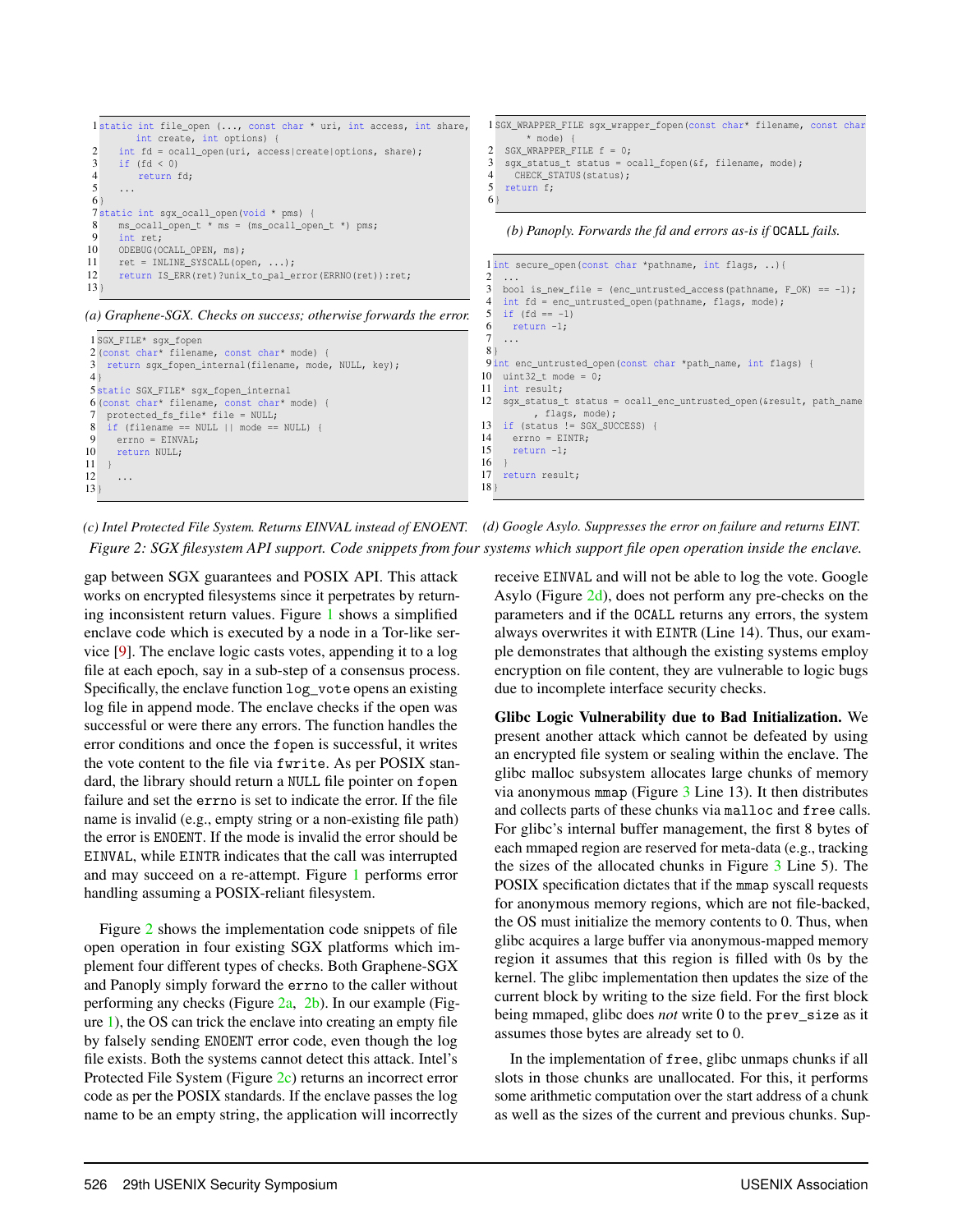```
1/* There is only one instance of the malloc params. */
 2 static struct malloc_par mp = \{... \};
 3 typedef struct malloc_chunk {
 4 size_t prev_size; /* previous chunk size(if free) */
                          5 size_t size; /* Size (bytes) including metadata */
 6 ...
 7 }mchunkptr;
 8 static void *sysmalloc (INTERNAL_SIZE_T nb, mstate av) {
 9 ...
10 mchunkptr p; /* the allocated/returned chunk */
11 char *mm; /* return value from mmap call */
\begin{matrix} 12 & \dots \\ 13 & \text{mm} \end{matrix}mm = (char *) (mmap (0, size, PROT_READ | PROT_WRITE, 0));
\begin{array}{ccc} 14 & & \dots \\ 15 & & \mathbb{D} \end{array}p = (mchunkptr) mm;
16 p->size = size | IS_MMAPPED;
\frac{17}{18}18 return chunk2mem (p);<br>19
       19 ...
20 }
21 static void munmap_chunk (mchunkptr p) {
\frac{22}{23}23 uintptr_t block = (uintptr_t) p - p->prev_size;<br>24 size t total size = p->prev size + size;
      size_t total_size = p->prev_size + size;
\frac{25}{26}26 munmap ((char *) block, total_size);<br>27 ...
       27 ...
28 }
```
*Figure 3: Glibc Attack. OS corrupts* prev\_size *via* mmap *(Line* 13*). It can trick glibc into inadvertently unmapping larger memory range (Line* 26*) without the updating glibc's internal metadata which violates its constraints.*

pose the allocated region is  $[P, P + s]$  where *P* and *s* denote the start address and length respectively. Further, let *X* denote the value of the first 8 bytes of a chunk i.e., variable prev\_size. Lines 23-26 in Figure [3](#page-5-0) invoke the unmap syscall for the address range  $[P - X, P + s)$ . In the case of the first chunk, the value of *X* is 0 and glibc will unmap  $[P, P + s]$  which is correct. Note that if the OS returns mmaped memory which is filled with non-0s, it can control the value of *X*. For example, if the OS selects  $X \neq 0 \land X < P$ , it will trick glibc into unmapping not only  $[P, P + s]$  but also  $[P - X, P]$ . Neither glibc nor the application is aware of this inadvertent unmapping and their internal metadata will no longer reflect the correct state.

In general, such an attack can break the consistency enforced by various program components. For instance, a garbage collector which maintains invariants about how objects are traced by reference chains may use the memory mapping information to mark the memory occupied by freed objects to avoid use-after-free. More broadly, many security primitives (e.g., control-flow integrity, fat pointers, taint analyses) maintain shadow metadata at fixed offsets from program objects, which could be affected by such inconsistency bugs.

# 3 BESFS Design

All the classes of filesystem API attacks presented in Section [2.3](#page-3-1) stem from the fact that the OS can deviate from its expected semantics. Our goal is to design a filesystem interface, called BESFS, which protects the enclave from a broad category of such attacks. These attacks include (but are not

limited to) Iago attacks, file content manipulation such as mapping multiple file blocks of the same or different files to single physical block, operating on content at the wrong offset or block, and misaligned sequences of file blocks in a file. Further, the OS can perpetrate mismatch attacks by ignoring the user-provided parameters such as paths, file descriptor, or size (e.g., violate the size requested in the operations). Lastly, it can change the error codes returned by the filesystem and force the enclave to execute a different control-flow path.

# 3.1 Approach

We seek for the right abstraction which is necessary to capture the filesystem behavior inside the enclave as well as sufficient to detect any deviation from the Byzantine OS. Attacks on an enclave can arise at multiple layers of the filesystem stack. Our choice of the layer where we formally proof-check the BESFS API is guided by the observation that the higher the layer we safeguard, the *larger* the attack surface (i.e., TCB) we can eliminate, and the more implementation-agnostic the BESFS API becomes. One could include all the layers starting at the disk kernel driver, where content is finally mapped to persistent storage, in the enclave TCB. Enforcing safety at this interface will require simply encrypting/decrypting disk blocks with correct handling for block positions [\[37\]](#page-18-16). Alternatively, one could include a virtual filesystem management layer, which maps file abstractions to disk blocks and physical page allocations, in the enclave—as done in several LibraryOS systems like Graphene-SGX [\[16,](#page-17-1) [18\]](#page-18-8). To ensure safety at this layer, the model needs to reason about simple operations (reads, writes, sync, and metadata management). Further up, one could design to protect at the system call layer, leaving all of the logic for a filesystem (e.g., journaling, physical page management, user management, and so on) outside the enclave TCB. However, this still includes the entire library code (e.g., the libc logic) which manages virtual memory of the user-level process (heap management, allocation of userlevel pages to buffers, and file-backed pages). For instance, this is 1.29 MLOC and 88 KLOC in glibc and musl-libc, respectively. Once we include such a TCB inside the enclave, we either need to prove its implementation safety or trust it with blind faith. We decide to model our API above these layers, excluding them from the TCB.

BESFS models the POSIX standard for file sub-systems. POSIX is a documented standard, with small variations across implementations on various OSes [\[44\]](#page-18-15). In contrast, many of the other layers do not have such defined and stable interfaces. At the POSIX layer, BESFS models the file / directory path structures, file content layouts, access rights, state metadata (file handles, position cursors, and so on). Specifically, BESFS ensures safety without the need to model virtual-to-physical memory management, storage, specifics of kernel data structures for namespace management (e.g., Linux inode, user groups), and so on. BESFS is thus generic and compatible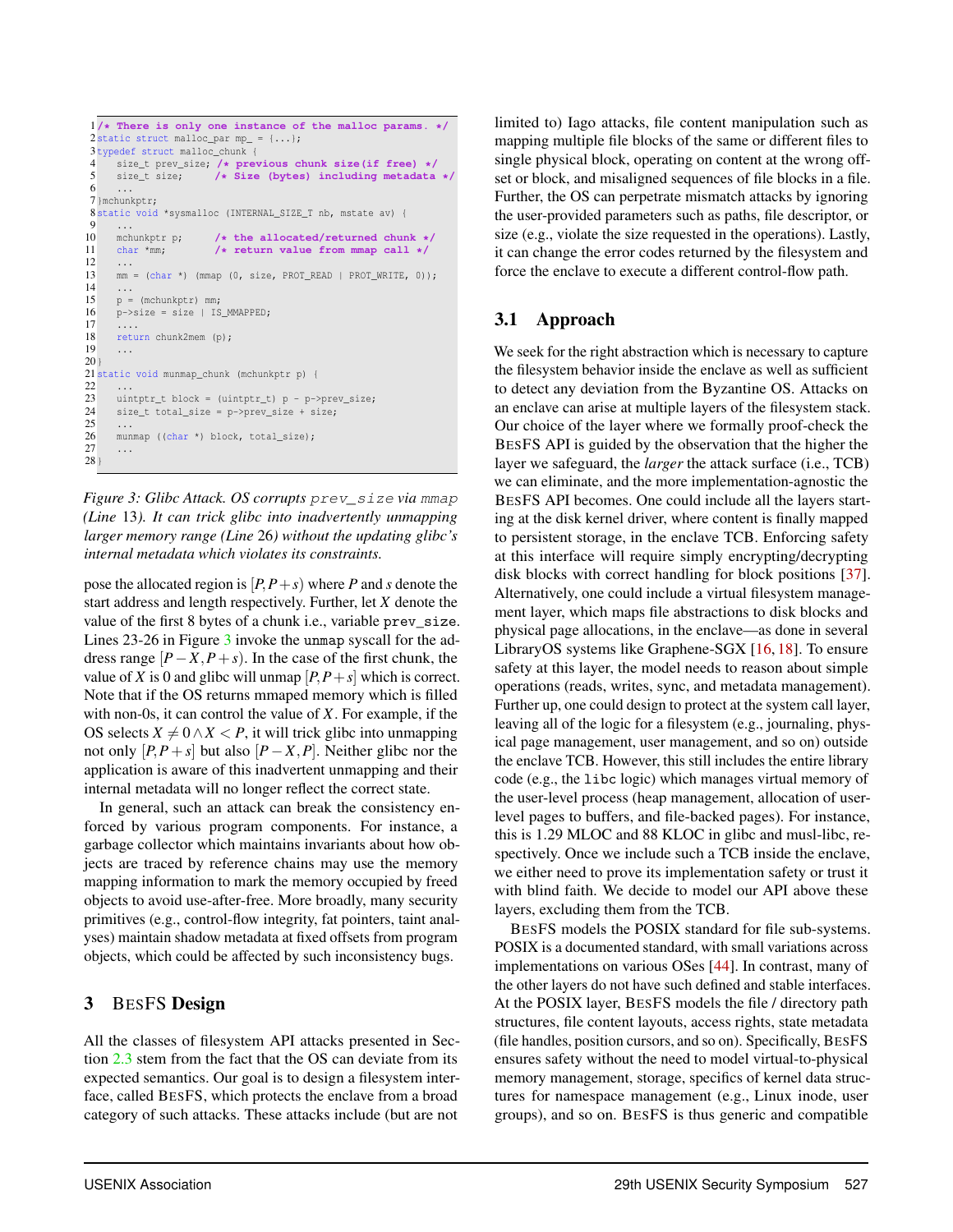with different underlying filesystem implementations (NFS, ext4, and so on). Further, this API choice reduces the proof complexity as they are dispatched for simpler data structures. Solution Overview. BESFS is an abstract filesystem interface which ensures that the OS follows the semantics of a benign filesystem—it is exhibiting observationally equivalent behavior to a good OS. This way, instead of enlisting potentially an infinite set of attacks, we define a good OS and deviation from it is categorized as an attack from a compromised or a potentially malicious OS. Specifically, our definition of a good OS not only includes POSIX-compliance but also a set of safety properties expected from the underlying filesystem implementation. We design a set of 15 core filesystem APIs along with a safety specification. Table [3](#page-8-0) shows this BESFS POSIX-compliant interface, which can be invoked by an external client program running in the SGX enclave. It has a set of *methods*, *states*, and *safety properties* (SP1-SP<sup>5</sup> and  $TP_1$ -TP<sub>15</sub>) defined in Section [3.2.](#page-6-0) Each method operates on a starting state (implicitly) and client program inputs. The safety properties capture our definition of a benign OS be-havior. Empirically, we show in Section [7](#page-12-0) that the real implementations of existing OS, when benign, satisfy the BESFS safety properties—the application executes with the BESFS interface as it does with direct calls to the OS. Further, the safety properties reject any deviations from a benign behavior, which includes all the above attacks. Thus, BESFS is a state transition system. We define a good start state that satisfies the state properties  $(SP_1-SP_5)$ . Our transition properties  $(TP_1 - TP_{15})$  ensure that the file system is in a good state after executing a BESFS API call.

Importantly, we prove that the safety of BESFS API is *serially composable*. This composability is crucial to allow executions of benign applications that make a potentially infinite set of calls. Further, one can model higher-level API (e.g., the fprintf interface in libc) by composing two or more BESFS API operations. Thus, composition property allows us to reduce the size of the core APIs that have to be proved as well as reduce the attack surface for the OS. To ensure serial composition, the state safety properties (SP<sub>1</sub>- $SP<sub>5</sub>$ ) enforce that if we invoke a BESFS core API operation in a good (safe) state, we are guaranteed to resume control in the application in a good state. Second, we show that calls can be chained, i.e., the good state after a call can be used as an input to any of the BESFS calls, through a set of safe transition properties ( $TP_1$ -TP<sub>15</sub>). We provide a machine-checked Coq implementation of the BESFS API (Section [3.2\)](#page-6-0).

<span id="page-6-1"></span>Theorem 1 (State Transition Safety.) *Given a good state S satisfying pre<sub>i</sub>, if we execute*  $f_i$  to reach state  $S$ , then  $S$  is *always a good state and the relation between S and S* 0 *is valid according to the transition relation* τ*i:*

$$
\forall S, S', i. \quad S \models SP_1 - SP_5 \land pre_i(S) \land S \stackrel{f_i}{\leadsto} S' \Rightarrow
$$
  
\n
$$
\tau_i(S, S') \land S' \models SP_1 - SP_5
$$

We can verify sequences of calls to our API by inductively chaining this theorem. Our second theorem states that the state property is preserved for a composition of any sequence of interface calls. We close the proof loop with induction by starting in a good initial state and using Theorem [1](#page-6-1) to show that a method invocation in BESFS always produces a good state for a sequential composition of transitions. Coq proof assistant dispatches the proof.

Theorem 2 (Sequential Composition Safety.) *Given a good initial state S<sup>0</sup> subject to a sequence of transitions* τ*m*<sup>1</sup> ,..., τ*m<sup>n</sup> always produces a good final state Sn:*

$$
S_0 \models \mathit{SP}_1\text{-}\mathit{SP}_5 \land S_0 \stackrel{f_{m_1}}{\leadsto} S_1 \land S_1 \stackrel{f_{m_2}}{\leadsto} S_2 \land \dots \land S_n \stackrel{f_{m_n}}{\leadsto} S_n \Rightarrow \land \tau_{m_1}(S_0, S_1) \land \tau_{m_2}(S_1, S_2) \land \dots \land \tau_{m_n}(S_{n-1}, S_n) \land \dots \land S_n \models \mathit{SP}_1\text{-}\mathit{SP}_5
$$

Scope. We limit the scope of BESFS goals in two ways:

- For safety and simplicity, BESFS filesystem state and API intentionally does not include all the features in a typical full-fledged filesystem. The enclave files can be concurrently accessed by non-enclave applications, as long as the applications abide by the safety restrictions enforced by BESFS. We detect if any entity (other enclaves, user applications, the OS) violates BESFS invariants and abort the enclave.
- BESFS aims strictly at integrity property. Several known side-channels and hardware mistakes impact the confidentiality guarantees of SGX [\[36,](#page-18-17) [52\]](#page-18-18). Out of the 167 lemmas in BESFS, only one lemma assumes the correctness of the cryptographic operations. Specifically, BESFS assumes the secrecy of its AES-GCM key used to ensure the integrity of the filesystem content. Our lemma assumes that the underlying cryptography does not allow the adversary to bypass the integrity checks by generating valid tags for arbitrary messages. Further, we assume that the adversary does not know the AES-GCM key used by the enclave to generate the integrity tags. Higher-level confidentiality guarantees are not within the scope of BESFS goals (c.f. [\[27,](#page-18-19) [48,](#page-18-6) [49\]](#page-18-7)).

#### <span id="page-6-0"></span>3.2 BESFS Interface

BESFS interface is a state transition system. It defines a set of valid filesystem states and methods to move from one state to another. While doing so, BESFS dictates which transitions are valid by a set of transition properties.

State. BESFS has type variables which together define a state. We choose to include minimal filesystem metadata in the BESFS state while providing maximum expressiveness in its APIs. This selection is inspired by our survey of previous filesystem verification efforts for various purposes [\[13,](#page-17-6) [34,](#page-18-20) [44\]](#page-18-15). Specifically, BESFS state comprises valid paths in the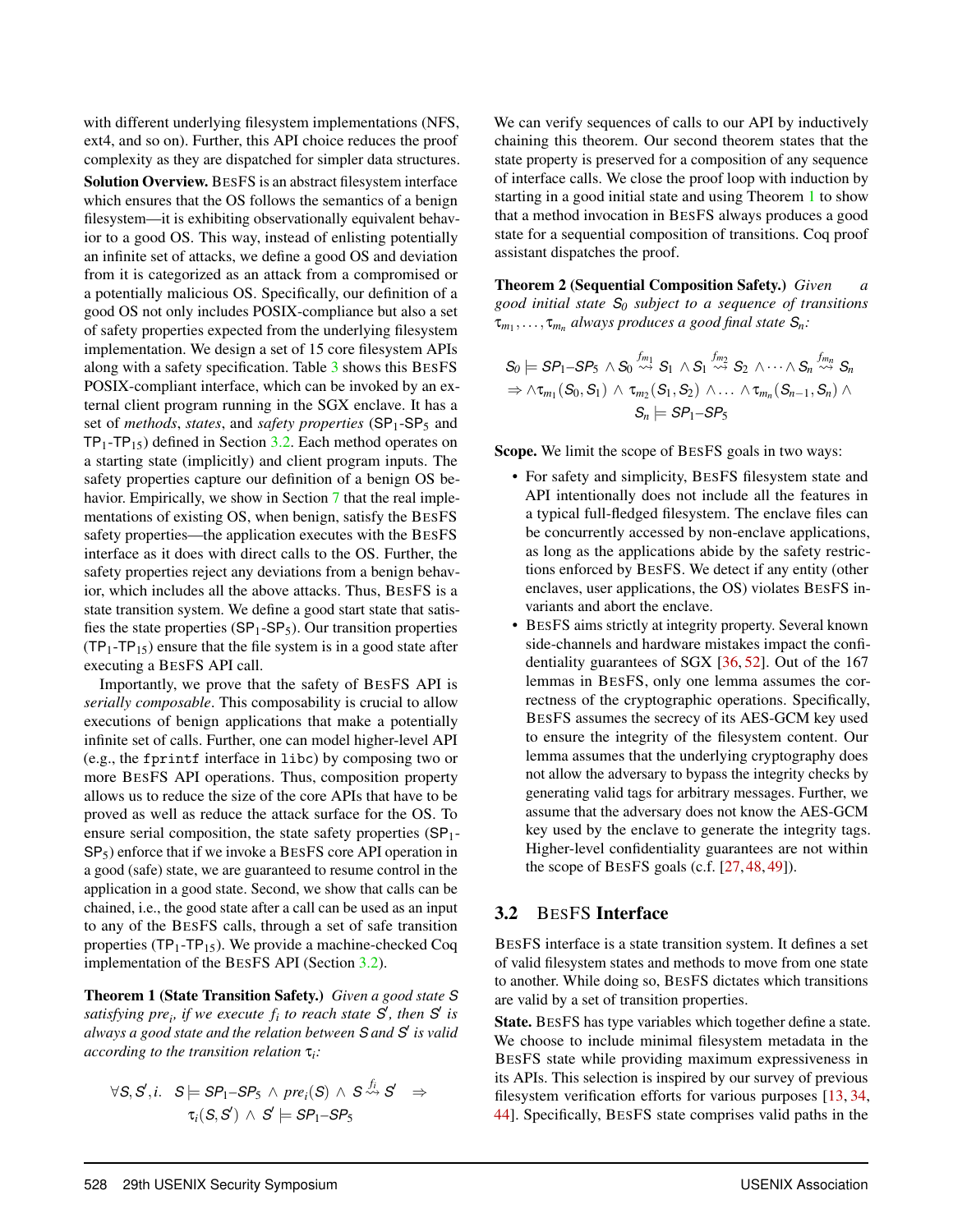filesystem (*P*), mappings of paths to file / directory identifiers and metadata  $(\mathcal{N})$ , set of open files  $(\mathcal{O})$ , memory maps of file content  $(M)$ , memory map of anonymously mmaped page content (*A*), and anonymous page mapping metadata (*Q* ). We define them as follows:

 $P := \{ p | p : \text{Path} \}$   $\mathcal{N} := \text{Path} \rightarrow \text{Id} \times \text{Permission} \times \text{Size}$  $A := \mathbb{N} \rightarrow \mathsf{Byte}$   $Q := \{(\textsf{sAddr},\textsf{length}) \mid \textsf{sAddr} : \mathbb{N},\textsf{length} : \mathbb{N}\}\$  $M := \text{Id} \times \mathbb{N} \to \text{Byte}$  *O* := {(fileId, cursor) | fileId : Id, cursor :  $\mathbb{N}$ }

All file and directory paths in the filesystem are captured by path set *P*, where Path represents the path data type. A directory path type is denoted by  $P_{\text{DIR}}$ , whereas a file path type is denoted by  $P_{\text{FILE}}$ . We define the Parent operator which takes in a path and returns the parent path. For example, if the path  $p$  is /foo/bar/file.txt, then Parent $(p)$  gives the parent path /foo/bar. BESFS captures the information about the files and directories via the node map  $\mathcal{N}$ . BESFS allocates an identifier to each file and directory for simplifying the operations which operate on file handles instead of paths. We represent the user read, write, and execute permissions by Permission. The size field for a file signifies the number of bytes of file content. For directories, the size is supposed to signify the number of files and directories in it. For simplicity, BESFS currently does not track the number of elements in the directory and all the size fields for all the directories are always set to 0. For a path *p*, we use the subscript notations  $\mathcal{N}(p)_{\text{Name}}, \mathcal{N}(p)_{\text{Id}}, \mathcal{N}(p)_{\text{perm}},$  and  $\mathcal{N}(p)_{\text{Size}}$  to denote the name, id, permissions, and size respectively. Each open file is tracked using *O* via its file id. *O* tracks the current cursor position for the open file to facilitate operations on the file content. Given a tuple  $o \in O$ , for simplicity, we use subscript notations  $o_{Id}$  and  $o_{Cur}$  to denote the id and the cursor position of that file. The file content is stored in a byte memory and each byte can be accessed using the tuple comprising file id and a specific position. The anonymously mapped memory is stored in a separate byte memory and can be accessed using a position. *Q* tracks the anonymous memory allocations which include the start position and total length of each mapping. Thus,  $BESFS$  state  $S_{BESFS}$  is defined by the tuple  $\langle P, \mathcal{N}, Q, A, O, \mathcal{M} \rangle$ . Note that the BESFS API includes calls to open and close the filesystem. The user can use these calls to persist the internal state of BESFS inside the enclave for reboots and crash recovery similar to traditional filesystems [\[21\]](#page-18-21). More importantly, these two APIs ensure that the filesystem has temporal integrity to prevent rollbacks. BESFS ensures that the enclave sees the last saved state on reboot/restart.

State Properties. The state variables cannot take arbitrary values. They must abide by a set of state properties defined by BESFS stated in Table [2.](#page-7-0) For path set *P*, BESFS enforces that the entries in the path set are unique and do not contain circular paths. This ensures that each directory contains unique file and directory names by the definition of a path set. All files and directories in BESFS have unique identifiers and are mapped by the partial function  $\mathcal N$  to their metadata such as

<span id="page-7-0"></span>

| SP <sub>i</sub> | <b>State Property Definition</b>                                                                                                                                                  |
|-----------------|-----------------------------------------------------------------------------------------------------------------------------------------------------------------------------------|
| SP <sub>1</sub> | $dom(\mathcal{N}) = \mathcal{P}\forall (p,p') \in \mathcal{P} \times \mathcal{P}, p \neq p' \Rightarrow \mathcal{N}(p)_{\text{Id}} \neq \mathcal{N}(p')_{\text{Id}}$              |
| SP <sub>2</sub> | $\forall o \in O, \exists p \text{ s.t. } p \in \mathcal{P} \wedge \mathcal{N}(p)_{\text{Id}} = o_{\text{Id}}$                                                                    |
| SP <sub>3</sub> | $\forall (o, o') \in O \times O, o_{\text{Id}} = o'_{\text{Id}} \Rightarrow o = o'$                                                                                               |
| SP <sub>4</sub> | $\forall p \in \mathcal{P}, o \in O, \mathcal{N}(p)_{\texttt{Id}} = o_{\texttt{Id}} \ \Rightarrow \ o_{\texttt{Cursor}} < \mathcal{N}(p)_{\texttt{Size}}$                         |
| SP <sub>5</sub> | $\forall$ f, $\forall$ o, $\exists p$ s.t. $p \in \mathcal{P} \land f = \mathcal{N}(p)_{\text{Id}} \land o < \mathcal{N}(p)_{\text{Size}} \Rightarrow \mathcal{M}(f,o) \neq \bot$ |

*Table 2:* BESFS *State Properties. Formal definitions of the state properties enforced at any point in time.*

permission bits and size, stated formally as  $SP<sub>1</sub>$ . All open file IDs have to be registered in the  $O$  (SP<sub>2</sub>).  $O$  can only have unique entries  $(SP_3)$  and the cursor of an open file handle cannot take a value larger than that file's current size  $(SP_4)$ . As per  $SP_5$ ,  $M$  and  $A$  do not allow any overlaps between addresses and have a one-to-one mapping from the virtual address to content. The partial functions for *M* and *A* ensures this by definition. All file operations are bounded by the file size and all anonymous memory dereferences are bounded by the size of the allocated memory. Specifically, the file memory can be dereferenced only for offsets between 0 and the EOF. Any attempts to access file content beyond EOF are invalid by definition in BESFS and is represented by the symbol  $\perp$ . Similarly, the current cursor position can only take values between 0 and EOF ( $SP_5$ ).

Transition Properties. BESFS interface specifies a set of methods listed in BESFS API in Table [3.](#page-8-0) Each of these methods takes in a valid state and user inputs to transition the filesystem to a new state. BESFS interface facilitates safe state transitions. Formally, we represent it as  $\tau_{m_i}(S, S', \overline{\text{out}})$ , where  $\tau_{m_i}$  is the interface method invoked on state S to produce a new state S'. The vector  $\overrightarrow{out}$  represents the explicit results of the interface. This way, BESFS enforces *state transition atomicity* i.e., if the operation is completed successfully then all the changes to the filesystem must be reflected; if the operation fails, then BESFS does not reflect any change to the filesystem state.

BESFS Safety Guarantees. BESFS satisfies the state properties at initialization because the start state  $(S<sub>init</sub>)$  is empty. Specifically, all the lists are empty and the mappings do not have any entries. So, they trivially abide by the state properties in  $(S_{init})$ . Once the user starts interfacing with the BESFS state, we ensure that BESFS state properties (SP<sub>1</sub>- $SP<sub>5</sub>$ ) still hold. Further, each interface itself dictates a set of constraints (e.g., the file should be opened first to close it). Thus, interface-specific properties not only ensure that the state is valid but also specify the safe behavior for each interface. Transition properties  $TP_1$ -TP<sub>15</sub> (Table [3\)](#page-8-0) define type map, state, and state transition for BESFS interface.

# 3.3 How Do Our Properties Defeat Attacks?

Our state properties in Section [3.2](#page-6-0) and transition properties in Table [3](#page-8-0) are strong enough to defeat the OS attacks.

File & Memory Content Manipulation (A1). Our baseline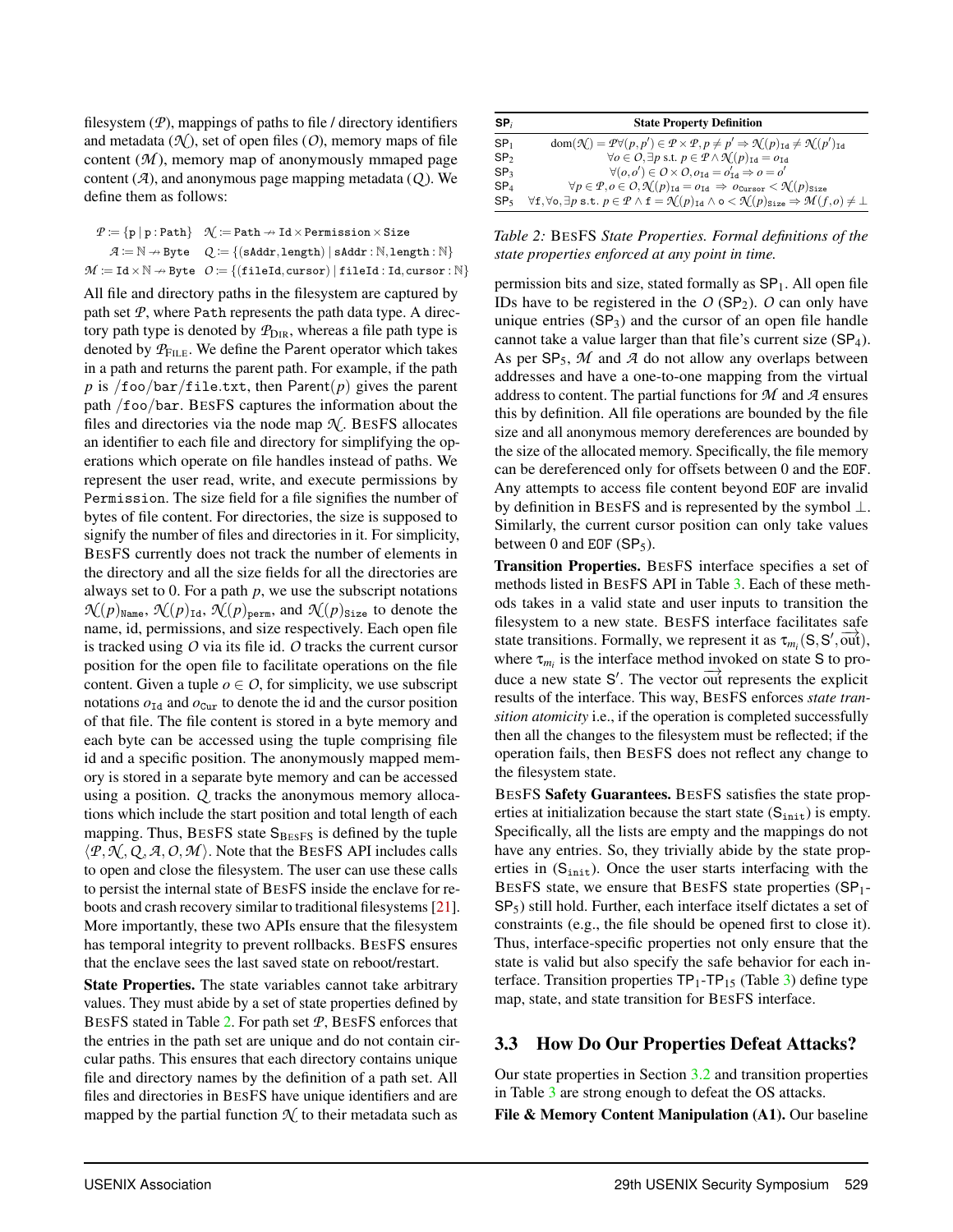<span id="page-8-0"></span>

|                           | <b>BESFS</b> Interface                                                                                                                                                | Pre-condition $Pre_i(S)$                                                                                                                                                                                                                                                                                                                                             | Transition Relation $\tau_i(S, S')$                                                                                                                                                                                                                                                                                                                                                                                                                                                                                                                                                                                                                                                                                                                                                                                                                                                                                                                                                                |                                                                                                                                                                                                                                                                                                                                                                                                                                                                                                                                                                                                                                                                                                                                                                                                                                                                                            |                                                  |  |  |
|---------------------------|-----------------------------------------------------------------------------------------------------------------------------------------------------------------------|----------------------------------------------------------------------------------------------------------------------------------------------------------------------------------------------------------------------------------------------------------------------------------------------------------------------------------------------------------------------|----------------------------------------------------------------------------------------------------------------------------------------------------------------------------------------------------------------------------------------------------------------------------------------------------------------------------------------------------------------------------------------------------------------------------------------------------------------------------------------------------------------------------------------------------------------------------------------------------------------------------------------------------------------------------------------------------------------------------------------------------------------------------------------------------------------------------------------------------------------------------------------------------------------------------------------------------------------------------------------------------|--------------------------------------------------------------------------------------------------------------------------------------------------------------------------------------------------------------------------------------------------------------------------------------------------------------------------------------------------------------------------------------------------------------------------------------------------------------------------------------------------------------------------------------------------------------------------------------------------------------------------------------------------------------------------------------------------------------------------------------------------------------------------------------------------------------------------------------------------------------------------------------------|--------------------------------------------------|--|--|
| fs_close<br>$\rightarrow$ | (h:Id)<br>(e:Error)                                                                                                                                                   | $\exists o, o_{\text{Id}} = h \land o \in O$                                                                                                                                                                                                                                                                                                                         | $S' = S[O/O - \{o\}]$                                                                                                                                                                                                                                                                                                                                                                                                                                                                                                                                                                                                                                                                                                                                                                                                                                                                                                                                                                              |                                                                                                                                                                                                                                                                                                                                                                                                                                                                                                                                                                                                                                                                                                                                                                                                                                                                                            | $\wedge$ e = ESucc                               |  |  |
| fs_open                   | $(p : \text{Path})$                                                                                                                                                   | $p \in \mathcal{P} \wedge$                                                                                                                                                                                                                                                                                                                                           |                                                                                                                                                                                                                                                                                                                                                                                                                                                                                                                                                                                                                                                                                                                                                                                                                                                                                                                                                                                                    |                                                                                                                                                                                                                                                                                                                                                                                                                                                                                                                                                                                                                                                                                                                                                                                                                                                                                            | $e =$ ESucc $\wedge$                             |  |  |
| $\rightarrow$             | (h:Id,<br>e:Error)                                                                                                                                                    | $\forall o \in O, \mathcal{N}(p)_{\text{Id}} \neq o_{\text{Id}}$                                                                                                                                                                                                                                                                                                     |                                                                                                                                                                                                                                                                                                                                                                                                                                                                                                                                                                                                                                                                                                                                                                                                                                                                                                                                                                                                    | Λ                                                                                                                                                                                                                                                                                                                                                                                                                                                                                                                                                                                                                                                                                                                                                                                                                                                                                          | $h = \mathcal{N}(p)_{\text{Id}}$                 |  |  |
|                           | $(p: \text{Path},$                                                                                                                                                    |                                                                                                                                                                                                                                                                                                                                                                      |                                                                                                                                                                                                                                                                                                                                                                                                                                                                                                                                                                                                                                                                                                                                                                                                                                                                                                                                                                                                    |                                                                                                                                                                                                                                                                                                                                                                                                                                                                                                                                                                                                                                                                                                                                                                                                                                                                                            |                                                  |  |  |
|                           |                                                                                                                                                                       |                                                                                                                                                                                                                                                                                                                                                                      |                                                                                                                                                                                                                                                                                                                                                                                                                                                                                                                                                                                                                                                                                                                                                                                                                                                                                                                                                                                                    |                                                                                                                                                                                                                                                                                                                                                                                                                                                                                                                                                                                                                                                                                                                                                                                                                                                                                            | $\wedge$ e = ESucc                               |  |  |
|                           |                                                                                                                                                                       |                                                                                                                                                                                                                                                                                                                                                                      |                                                                                                                                                                                                                                                                                                                                                                                                                                                                                                                                                                                                                                                                                                                                                                                                                                                                                                                                                                                                    |                                                                                                                                                                                                                                                                                                                                                                                                                                                                                                                                                                                                                                                                                                                                                                                                                                                                                            |                                                  |  |  |
| fs create                 |                                                                                                                                                                       |                                                                                                                                                                                                                                                                                                                                                                      |                                                                                                                                                                                                                                                                                                                                                                                                                                                                                                                                                                                                                                                                                                                                                                                                                                                                                                                                                                                                    |                                                                                                                                                                                                                                                                                                                                                                                                                                                                                                                                                                                                                                                                                                                                                                                                                                                                                            |                                                  |  |  |
|                           |                                                                                                                                                                       | $\mathcal{N}$ (Parent $(p)$ ) <sub>W</sub> = True                                                                                                                                                                                                                                                                                                                    | $\mathcal{N}/\mathcal{N}\bigoplus (p \mapsto \langle h, r, 0 \rangle)$                                                                                                                                                                                                                                                                                                                                                                                                                                                                                                                                                                                                                                                                                                                                                                                                                                                                                                                             |                                                                                                                                                                                                                                                                                                                                                                                                                                                                                                                                                                                                                                                                                                                                                                                                                                                                                            | $e =$ ESucc                                      |  |  |
|                           |                                                                                                                                                                       |                                                                                                                                                                                                                                                                                                                                                                      |                                                                                                                                                                                                                                                                                                                                                                                                                                                                                                                                                                                                                                                                                                                                                                                                                                                                                                                                                                                                    |                                                                                                                                                                                                                                                                                                                                                                                                                                                                                                                                                                                                                                                                                                                                                                                                                                                                                            |                                                  |  |  |
|                           |                                                                                                                                                                       |                                                                                                                                                                                                                                                                                                                                                                      |                                                                                                                                                                                                                                                                                                                                                                                                                                                                                                                                                                                                                                                                                                                                                                                                                                                                                                                                                                                                    |                                                                                                                                                                                                                                                                                                                                                                                                                                                                                                                                                                                                                                                                                                                                                                                                                                                                                            | $\wedge$ e = ESucc                               |  |  |
|                           | (e:Error)                                                                                                                                                             |                                                                                                                                                                                                                                                                                                                                                                      |                                                                                                                                                                                                                                                                                                                                                                                                                                                                                                                                                                                                                                                                                                                                                                                                                                                                                                                                                                                                    |                                                                                                                                                                                                                                                                                                                                                                                                                                                                                                                                                                                                                                                                                                                                                                                                                                                                                            |                                                  |  |  |
| fs rmdir                  | $(p : \text{Path})$                                                                                                                                                   | $p \in \mathcal{P}_{\text{DIR}} \land \forall q \in \mathcal{P}$ , Parent $(q) \neq p \land$                                                                                                                                                                                                                                                                         |                                                                                                                                                                                                                                                                                                                                                                                                                                                                                                                                                                                                                                                                                                                                                                                                                                                                                                                                                                                                    |                                                                                                                                                                                                                                                                                                                                                                                                                                                                                                                                                                                                                                                                                                                                                                                                                                                                                            |                                                  |  |  |
| $\rightarrow$             | (e:Error)                                                                                                                                                             | $\mathcal{N}(\mathsf{Parent}(p))_W = \mathtt{True}$                                                                                                                                                                                                                                                                                                                  | $S' = S[\mathcal{P}/\mathcal{P}-\{p\}]$                                                                                                                                                                                                                                                                                                                                                                                                                                                                                                                                                                                                                                                                                                                                                                                                                                                                                                                                                            | $\wedge$                                                                                                                                                                                                                                                                                                                                                                                                                                                                                                                                                                                                                                                                                                                                                                                                                                                                                   | $e =$ ESucc                                      |  |  |
| fs stat                   | (h:Id)                                                                                                                                                                |                                                                                                                                                                                                                                                                                                                                                                      |                                                                                                                                                                                                                                                                                                                                                                                                                                                                                                                                                                                                                                                                                                                                                                                                                                                                                                                                                                                                    |                                                                                                                                                                                                                                                                                                                                                                                                                                                                                                                                                                                                                                                                                                                                                                                                                                                                                            | $e =$ ESucc $\wedge$                             |  |  |
|                           | $(r: \text{Perm},$                                                                                                                                                    |                                                                                                                                                                                                                                                                                                                                                                      |                                                                                                                                                                                                                                                                                                                                                                                                                                                                                                                                                                                                                                                                                                                                                                                                                                                                                                                                                                                                    |                                                                                                                                                                                                                                                                                                                                                                                                                                                                                                                                                                                                                                                                                                                                                                                                                                                                                            | $r = \mathcal{N}(p)_{\text{Perm}} \wedge$        |  |  |
|                           | $n:$ String,                                                                                                                                                          |                                                                                                                                                                                                                                                                                                                                                                      |                                                                                                                                                                                                                                                                                                                                                                                                                                                                                                                                                                                                                                                                                                                                                                                                                                                                                                                                                                                                    |                                                                                                                                                                                                                                                                                                                                                                                                                                                                                                                                                                                                                                                                                                                                                                                                                                                                                            | $l = \mathcal{N}(p)_{\text{Size}} \wedge$        |  |  |
|                           | $l:\mathbb{N},e:\text{Error})$                                                                                                                                        |                                                                                                                                                                                                                                                                                                                                                                      |                                                                                                                                                                                                                                                                                                                                                                                                                                                                                                                                                                                                                                                                                                                                                                                                                                                                                                                                                                                                    |                                                                                                                                                                                                                                                                                                                                                                                                                                                                                                                                                                                                                                                                                                                                                                                                                                                                                            | $n = \mathcal{N}(p)_{\text{Name}}$               |  |  |
|                           |                                                                                                                                                                       |                                                                                                                                                                                                                                                                                                                                                                      |                                                                                                                                                                                                                                                                                                                                                                                                                                                                                                                                                                                                                                                                                                                                                                                                                                                                                                                                                                                                    |                                                                                                                                                                                                                                                                                                                                                                                                                                                                                                                                                                                                                                                                                                                                                                                                                                                                                            | $e =$ ESucc $\wedge$                             |  |  |
| $\rightarrow$             |                                                                                                                                                                       |                                                                                                                                                                                                                                                                                                                                                                      |                                                                                                                                                                                                                                                                                                                                                                                                                                                                                                                                                                                                                                                                                                                                                                                                                                                                                                                                                                                                    |                                                                                                                                                                                                                                                                                                                                                                                                                                                                                                                                                                                                                                                                                                                                                                                                                                                                                            | $\forall n \in \mathcal{l}, p+n \in \mathcal{P}$ |  |  |
|                           |                                                                                                                                                                       |                                                                                                                                                                                                                                                                                                                                                                      |                                                                                                                                                                                                                                                                                                                                                                                                                                                                                                                                                                                                                                                                                                                                                                                                                                                                                                                                                                                                    |                                                                                                                                                                                                                                                                                                                                                                                                                                                                                                                                                                                                                                                                                                                                                                                                                                                                                            |                                                  |  |  |
| fs chmod                  |                                                                                                                                                                       |                                                                                                                                                                                                                                                                                                                                                                      |                                                                                                                                                                                                                                                                                                                                                                                                                                                                                                                                                                                                                                                                                                                                                                                                                                                                                                                                                                                                    |                                                                                                                                                                                                                                                                                                                                                                                                                                                                                                                                                                                                                                                                                                                                                                                                                                                                                            | $\wedge$ e = ESucc                               |  |  |
|                           |                                                                                                                                                                       |                                                                                                                                                                                                                                                                                                                                                                      |                                                                                                                                                                                                                                                                                                                                                                                                                                                                                                                                                                                                                                                                                                                                                                                                                                                                                                                                                                                                    |                                                                                                                                                                                                                                                                                                                                                                                                                                                                                                                                                                                                                                                                                                                                                                                                                                                                                            |                                                  |  |  |
|                           |                                                                                                                                                                       |                                                                                                                                                                                                                                                                                                                                                                      |                                                                                                                                                                                                                                                                                                                                                                                                                                                                                                                                                                                                                                                                                                                                                                                                                                                                                                                                                                                                    |                                                                                                                                                                                                                                                                                                                                                                                                                                                                                                                                                                                                                                                                                                                                                                                                                                                                                            |                                                  |  |  |
|                           |                                                                                                                                                                       |                                                                                                                                                                                                                                                                                                                                                                      |                                                                                                                                                                                                                                                                                                                                                                                                                                                                                                                                                                                                                                                                                                                                                                                                                                                                                                                                                                                                    |                                                                                                                                                                                                                                                                                                                                                                                                                                                                                                                                                                                                                                                                                                                                                                                                                                                                                            | $\wedge$ e = ESucc                               |  |  |
|                           | (e:Error)                                                                                                                                                             |                                                                                                                                                                                                                                                                                                                                                                      |                                                                                                                                                                                                                                                                                                                                                                                                                                                                                                                                                                                                                                                                                                                                                                                                                                                                                                                                                                                                    |                                                                                                                                                                                                                                                                                                                                                                                                                                                                                                                                                                                                                                                                                                                                                                                                                                                                                            |                                                  |  |  |
|                           | (h:Id,                                                                                                                                                                |                                                                                                                                                                                                                                                                                                                                                                      |                                                                                                                                                                                                                                                                                                                                                                                                                                                                                                                                                                                                                                                                                                                                                                                                                                                                                                                                                                                                    |                                                                                                                                                                                                                                                                                                                                                                                                                                                                                                                                                                                                                                                                                                                                                                                                                                                                                            | $e =$ ESucc $\wedge$                             |  |  |
|                           | $l:\mathbb{N})$                                                                                                                                                       |                                                                                                                                                                                                                                                                                                                                                                      |                                                                                                                                                                                                                                                                                                                                                                                                                                                                                                                                                                                                                                                                                                                                                                                                                                                                                                                                                                                                    |                                                                                                                                                                                                                                                                                                                                                                                                                                                                                                                                                                                                                                                                                                                                                                                                                                                                                            |                                                  |  |  |
|                           | $(b:[\text{Byte}],$                                                                                                                                                   |                                                                                                                                                                                                                                                                                                                                                                      |                                                                                                                                                                                                                                                                                                                                                                                                                                                                                                                                                                                                                                                                                                                                                                                                                                                                                                                                                                                                    |                                                                                                                                                                                                                                                                                                                                                                                                                                                                                                                                                                                                                                                                                                                                                                                                                                                                                            | $b = \mathcal{M}(h, o_{\text{Cur}}), \ldots,$    |  |  |
|                           |                                                                                                                                                                       |                                                                                                                                                                                                                                                                                                                                                                      |                                                                                                                                                                                                                                                                                                                                                                                                                                                                                                                                                                                                                                                                                                                                                                                                                                                                                                                                                                                                    |                                                                                                                                                                                                                                                                                                                                                                                                                                                                                                                                                                                                                                                                                                                                                                                                                                                                                            | $\mathcal{M}(h, o_{\text{Cur}}+l))$              |  |  |
|                           |                                                                                                                                                                       | $\exists o, o_{\text{Id}} = h \land o \in O \land$                                                                                                                                                                                                                                                                                                                   | $S' = S[O/O - \{o\} + \{(h, l + b_{1en})\},\$                                                                                                                                                                                                                                                                                                                                                                                                                                                                                                                                                                                                                                                                                                                                                                                                                                                                                                                                                      |                                                                                                                                                                                                                                                                                                                                                                                                                                                                                                                                                                                                                                                                                                                                                                                                                                                                                            |                                                  |  |  |
|                           |                                                                                                                                                                       |                                                                                                                                                                                                                                                                                                                                                                      |                                                                                                                                                                                                                                                                                                                                                                                                                                                                                                                                                                                                                                                                                                                                                                                                                                                                                                                                                                                                    | Λ                                                                                                                                                                                                                                                                                                                                                                                                                                                                                                                                                                                                                                                                                                                                                                                                                                                                                          | $e =$ ESucc                                      |  |  |
|                           |                                                                                                                                                                       | $\exists p, \mathcal{N}(p)_{\text{Id}} = h \wedge l < \mathcal{N}(p)_{\text{Size}}$                                                                                                                                                                                                                                                                                  |                                                                                                                                                                                                                                                                                                                                                                                                                                                                                                                                                                                                                                                                                                                                                                                                                                                                                                                                                                                                    |                                                                                                                                                                                                                                                                                                                                                                                                                                                                                                                                                                                                                                                                                                                                                                                                                                                                                            |                                                  |  |  |
|                           |                                                                                                                                                                       |                                                                                                                                                                                                                                                                                                                                                                      |                                                                                                                                                                                                                                                                                                                                                                                                                                                                                                                                                                                                                                                                                                                                                                                                                                                                                                                                                                                                    |                                                                                                                                                                                                                                                                                                                                                                                                                                                                                                                                                                                                                                                                                                                                                                                                                                                                                            |                                                  |  |  |
| fs truncate               |                                                                                                                                                                       |                                                                                                                                                                                                                                                                                                                                                                      |                                                                                                                                                                                                                                                                                                                                                                                                                                                                                                                                                                                                                                                                                                                                                                                                                                                                                                                                                                                                    |                                                                                                                                                                                                                                                                                                                                                                                                                                                                                                                                                                                                                                                                                                                                                                                                                                                                                            | $e =$ ESucc                                      |  |  |
| $\rightarrow$             | (e:Error)                                                                                                                                                             |                                                                                                                                                                                                                                                                                                                                                                      |                                                                                                                                                                                                                                                                                                                                                                                                                                                                                                                                                                                                                                                                                                                                                                                                                                                                                                                                                                                                    |                                                                                                                                                                                                                                                                                                                                                                                                                                                                                                                                                                                                                                                                                                                                                                                                                                                                                            |                                                  |  |  |
|                           | $(l:\mathbb{N})$                                                                                                                                                      |                                                                                                                                                                                                                                                                                                                                                                      |                                                                                                                                                                                                                                                                                                                                                                                                                                                                                                                                                                                                                                                                                                                                                                                                                                                                                                                                                                                                    |                                                                                                                                                                                                                                                                                                                                                                                                                                                                                                                                                                                                                                                                                                                                                                                                                                                                                            |                                                  |  |  |
|                           | $(a:\mathbb{N},e:\text{Error})$                                                                                                                                       |                                                                                                                                                                                                                                                                                                                                                                      |                                                                                                                                                                                                                                                                                                                                                                                                                                                                                                                                                                                                                                                                                                                                                                                                                                                                                                                                                                                                    | Λ                                                                                                                                                                                                                                                                                                                                                                                                                                                                                                                                                                                                                                                                                                                                                                                                                                                                                          | $e =$ ESucc                                      |  |  |
| fs_unmmap                 | $(a:\mathbb{N})$<br>(e:Error)                                                                                                                                         | $\exists q, q_{\text{sAddr}} = a \land q \in Q$                                                                                                                                                                                                                                                                                                                      | $S' = S[Q/Q - \{(a, q_{\text{length}})\}]$                                                                                                                                                                                                                                                                                                                                                                                                                                                                                                                                                                                                                                                                                                                                                                                                                                                                                                                                                         |                                                                                                                                                                                                                                                                                                                                                                                                                                                                                                                                                                                                                                                                                                                                                                                                                                                                                            | $e =$ ESucc                                      |  |  |
|                           | fs_mkdir<br>$\rightarrow$<br>fs remove<br>$\rightarrow$<br>fs readdir<br>$\rightarrow$<br>fs_seek<br>fs read<br>$\rightarrow$<br>fs write<br>$\rightarrow$<br>fs_mmap | $r:$ Perm)<br>(e:Error)<br>$(p: \text{Path},$<br>$r:$ Perm)<br>(e:Error)<br>$(p : \text{Path})$<br>$\rightarrow$<br>$(p : \text{Path})$<br>(l : [String],<br>$e$ : Error)<br>$(p: \text{Path},$<br>$r: \text{Perm}$<br>(e:Error)<br>(h:Id,<br>$l:\mathbb{N})$<br>$e$ : Error)<br>(h:Id,<br>$l:\mathbb{N}.$<br>$b:$ [Byte])<br>(e:Error)<br>(h:Id,<br>$l:\mathbb{N})$ | $p \notin \mathcal{P} \wedge \mathsf{Parent}(p) \in \mathcal{P}_{\mathsf{DIR}} \wedge$<br>$\mathcal{N}$ (Parent $(p)$ )w = True<br>$p \notin \mathcal{P} \wedge \mathsf{Parent}(p) \in \mathcal{P}_{\mathsf{DIR}} \wedge$<br>$p \in \mathcal{P}_{\text{FILF}} \wedge$<br>$\mathcal{N}$ (Parent $(p)$ ) <sub>W</sub> = True<br>$\exists o, o_{\text{Id}} = h \land o \in O \land$<br>$\exists p, \mathcal{N}(p)_{\text{Id}} = h \wedge p \in \mathcal{P}_{\text{FILE}}$<br>$p \in \mathcal{P}_{\text{DIR}}$<br>$p \in \mathcal{P}$<br>$\exists o, o_{\text{Id}} = h \land o \in O \land$<br>$\exists p, \mathcal{N}(p)_{\text{Id}} = h \wedge l < \mathcal{N}(p)_{\text{Size}}$<br>$\exists o, o_{\text{Id}} = h \land o \in O \land$<br>$\exists p, \mathcal{N}(p)_{\text{Id}} = h \wedge o_{\text{Cur}} + l < \mathcal{N}(p)_{\text{Size}}$<br>$\exists o, o_{\text{Id}} = h \land o \in O \land$<br>$\exists p, \mathcal{N}(p)_{\text{Id}} = h \wedge l < \mathcal{N}(p)_{\text{Size}}$<br>l > 0 | $S' = S[O/O + \{(\mathcal{N}(p)_{\text{Id}}, 0)\}]$<br>$\mathsf{S}'=\mathsf{S}[\mathcal{P}/\mathcal{P}+\{p\},$<br>$\mathcal{N}/\mathcal{N}\bigoplus (p\mapsto \langle h,r,0\rangle)\big]$<br>$S' = S[\mathcal{P}/\mathcal{P} + \{p\},$<br>$S' = S[\mathcal{P}/\mathcal{P}-\{p\}]$<br>$S' = S$<br>$S' = S$<br>$S' = S[\mathcal{N}/\mathcal{N}\bigodot(p \mapsto \langle \mathcal{N}(p)_{\text{Id}}, r, \mathcal{N}(p)_{\text{size}}\rangle)]$<br>$S' = S[O/O - \{o\} + \{(h,l)\}]$<br>$S' = S[O/O - \{o\} + \{(h, o_{cur} + l)\}]$<br>$\mathcal{M}/\mathcal{M} \bigodot ((h,l) \mapsto b[0], \ldots,$<br>$((h, l+b_{1en}) \mapsto b[b_{1en}])$<br>$S' = S[\mathcal{N}/\mathcal{N}\bigodot(p \mapsto \langle \mathcal{N}(p)_{\text{Id}}, \mathcal{N}(p)_{\text{perm}}, l \rangle)]$<br>$S' = S[Q/Q + \{(a, l)\}, \mathcal{A}/\mathcal{A}\bigodot([a] \mapsto 0, \ldots, [a+l-1] \mapsto 0)]$ | Λ<br>$\wedge$<br>Λ<br>Λ<br>$\wedge$<br>$\wedge$  |  |  |

*Table 3: <code>BESFS</code> Interface. Method API, pre-conditions, transition relations and post-conditions.*  $S' = S[X/X']$  *denotes everything*  $\alpha$  *in*  $S$  *is the same as*  $S$ *, only*  $K$  *is replaced with*  $K'$ *. In Column* 4*, the*  $-$  *and*  $+$  *symbols denote set addition and deletion operations.*  $\bigoplus$  *denotes new mapping is added and*  $\bigodot$  *denotes update of a mapping in relation.* 

encrypts all the file data blocks and anonymously mmapped content which prevents direct tampering from the OS. However, there are other avenues of attacks beyond this which BESFS captures. Specifically, the unique mapping property  $(SP_5)$  of M and A ensures that the OS cannot go undetected if it reorders or overlaps the underlying pages of the file content or anonymous mmaps.

Path Mismatch (A2a). BESFS state ensures that each path is uniquely mapped to a file or directory node. All methods which operate on paths first check if the path exists and if the operation is allowed on that file or directory path. For example, for a method call readdir("foo/bar"), the path foo/bar may not exist or can be a file path instead of a directory path.  $SP<sub>1</sub>$  ensures that file directory paths are distinct, unique, and mapped to the right metadata information. Subsequently, any

queries or changes to the path structure ensure that these properties are preserved. For example, fs\_create checks if the parent path is valid and if the file name pre-exists in the parent path. The corresponding state is updated if all the pre-conditions are met (SP4).

File Descriptor Mismatch (A2b). Once the file is opened successfully, all file-content related operations are facilitated via the file descriptor. BESFS ensures that the mappings from the file name to the descriptor are unique and are preserved while the file is open. Further, BESFS maps any updates to the metadata or file content via the file descriptor such that it detects any mapping corruption attempts from the  $OS(SP_5)$ .

Size Mismatch (A3). BESFS's atomicity property ensures that the filesystem completely reflects the semantics of the interface during the state transition. Our file operations have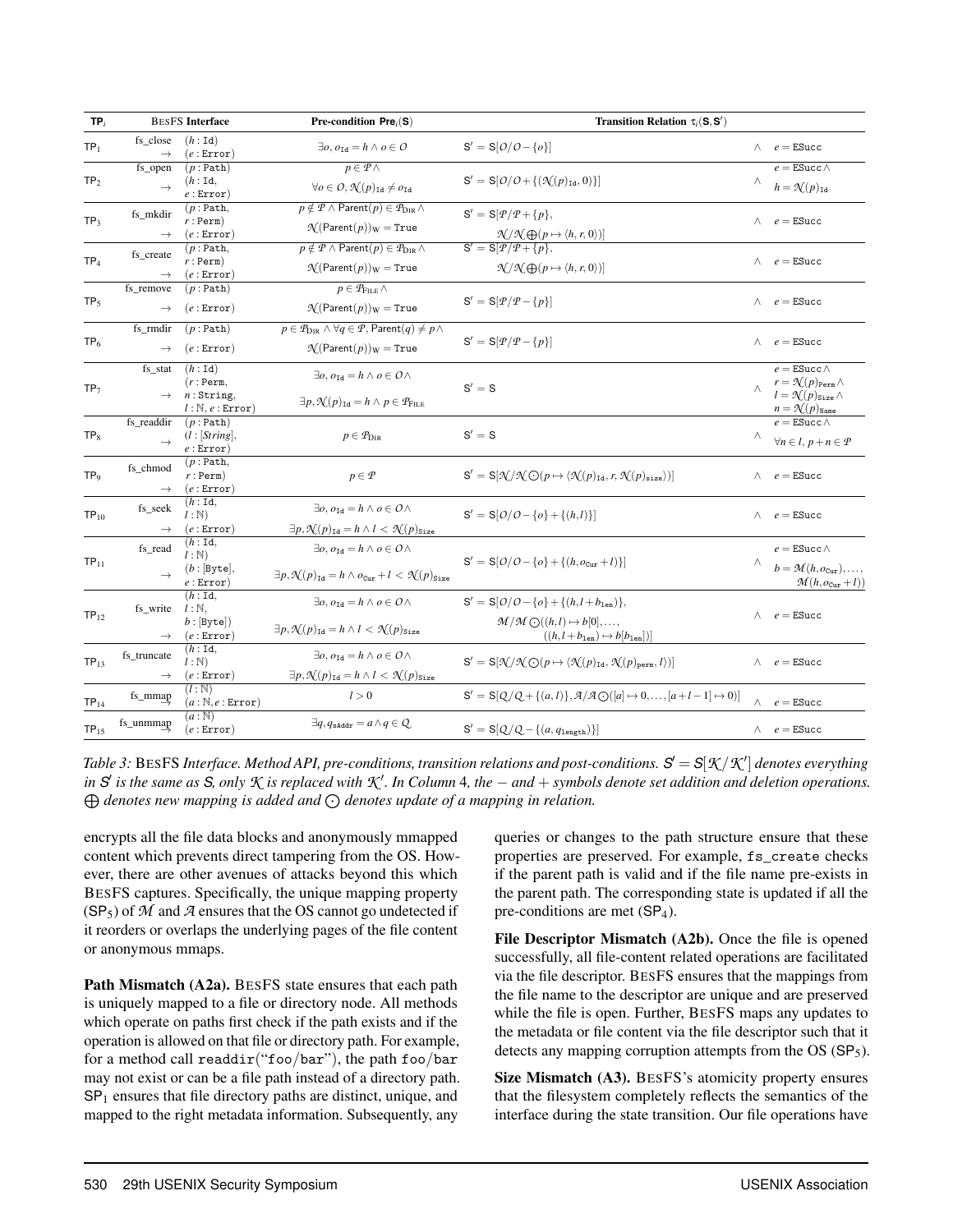properties which ensure that BESFS operates on the size specified in the input. fs\_read, fs\_write, and fs\_truncate post-conditions reflect this in Table [3.](#page-8-0)

Error Code Manipulation (A4). All state or transition property violations in the interface execution map to a specific error code. Each of these error codes distinctly represents which property was violated. For example, if the user tries to read using an invalid file descriptor, the  $SP<sub>3</sub>$  and  $TP<sub>11</sub>$  properties are violated and BESFS return an eBadF error code. If there are no violations and the state transition succeeds, BESFS returns the new filesystem state and ESucc. BESFS interface performs its own checks to identify error states. This way, we ensure that the OS cannot go undetected if it attempts to manipulate the enclave with wrong error codes.

Iago & Libc Attacks. BESFS defends against a broader class of attacks, including Iago attacks, because we check all the return values after a file-related system call. We ensure that the values are correct by checking it against the in-enclave state of the filesystem. For anonymous mmap, BESFS checks if the untrusted memory region returned by the OS is indeed zeroed out. BESFS makes a copy of the mmaped memory inside the enclave and all accesses to the mmaped memory are redirected to the in-enclave address.

#### <span id="page-9-1"></span>4 BESFS Implementation

BESFS defines a collection of data structures that implement the BESFS interface design in Section [3.2.](#page-6-0) Our implementation in Coq is mechanically proof-checked and is the first such system of its kind for enclaves. We build BESFS types by composition and/or induction over pre-defined Coq types ascii, list, nat, bool, set, record, string, map in Coq libraries. All files and directories in BESFS have ids f and d respectively. These ids are mapped to the corresponding file and directory nodes Fda and Dda. Specifically, Fda stores the file name, permissions, all the pages that belong to this file, and the size of the file; Dda stores the directory name, permission bits, and the number of files and directories inside it. Mta represents the permissions and size metadata. We give their simplified definitions:

| $f := N$                                    | $d \coloneqq \mathbb{N}$                                         |
|---------------------------------------------|------------------------------------------------------------------|
| $Pg := [Byte]_{PG \; SIZE}$                 | $Pmn := W \times R \times E$                                     |
| Mta $:=$ Pmn $\times \mathbb{N}$            | $Pald := N$                                                      |
| $Fda := Str \times Mta \times  Pgld $       | $Dda := Str \times Mta$                                          |
| $T \coloneqq$ FILE: f   DIR: $d \times [T]$ | $O := [f \times \mathbb{N}] Q := [\mathbb{N} \times \mathbb{N}]$ |

The BESFS filesystem layout T stores f and d in a tree form to represent the directory tree structure. The list of open file handles O stores tuples of f and cursor position. Lastly, each page is a sequence of PG\_SIZE bytes which is the typical size of a page<sup>1</sup> and has a unique page number PgId. Finally, the entire

<span id="page-9-0"></span>

*Figure 4:* BESFS *Overview. Thick and dotted represents trusted and untrusted components respectively.*

filesystem memory map is stored as a list v. BESFS uses v to track the metadata for each page allocated outside the enclave to the filesystem. v does not save the actual page content of the file inside the enclave, but only saves the metadata such as file id, page id, and AES-GCM authentication tags (Figure [4\)](#page-9-0). To summarize, BESFS implementation state comprises of:

 $Fsys := (t : T, h : O, m : Q, v : [Pg], q : [Pg], F : f \rightarrow Fda, D : d \rightarrow Dda)$ 

BESFS implementation must satisfy the state properties  $SP<sub>1</sub>-SP<sub>5</sub>$  and transition properties  $TP<sub>1</sub>-TP<sub>15</sub>$  outlined in Section [3.2.](#page-6-0) Table [4](#page-10-1) summarizes the enforced invariants. Next, we discuss how we achieve this for each data structure.

**Virtual Memory Map**  $(M)$ . Each file is an ordered sequence of pages. BESFS assigns page ids to each page in the filesystem. BESFS virtual memory map *M* is completely independent and unrelated to the OS-allocated virtual address. For BESFS, the filesystem memory is represented by a set of virtual memory pages. Each page is a sequence of PG\_SIZE bytes and is represented by a unique page id PgId. *M* tracks the virtual memory layout by storing the page metadata in the filesystem. 4000 bytes of each page comprises of the page content while the remaining 96 bytes are metadata for integrity protection and can be used to store other metadata currently not traced by BESFS. Pages are stored outside the enclave in an encrypted form and are decrypted at the enclave boundary. BESFS uses the virtual memory map *M* inside the enclave to track and verify the integrity of the page content returned by the OS. This mechanism is similar to merkle tree implementations for encrypted filesystems [\[51\]](#page-18-22). BESFS further ensures that a page belongs only to a single file and files do not have page overlaps. The *M* map implementation marks the unallocated page metadata slots as free in the pool.

Anonymous Memory Mapping (*A*) & Handles (*Q* ). When an anonymously mmaped memory region is first allocated in the untrusted memory, BESFS first checks if the allocation is valid i.e., the memory returned by the OS is indeed zeroed out. BESFS then makes a copy of it into its enclave protected memory. <sup>2</sup> During this step, BESFS registers a handle for the

<sup>&</sup>lt;sup>1</sup>We set the page size (PG\_SIZE) to 4096 bytes.

 $2$ The scalability of such a virtual address space mapping duplication is not affected by the current limit on the EPC size (90 MB), because SGX does not limit the enclave virtual memory to 90 MB.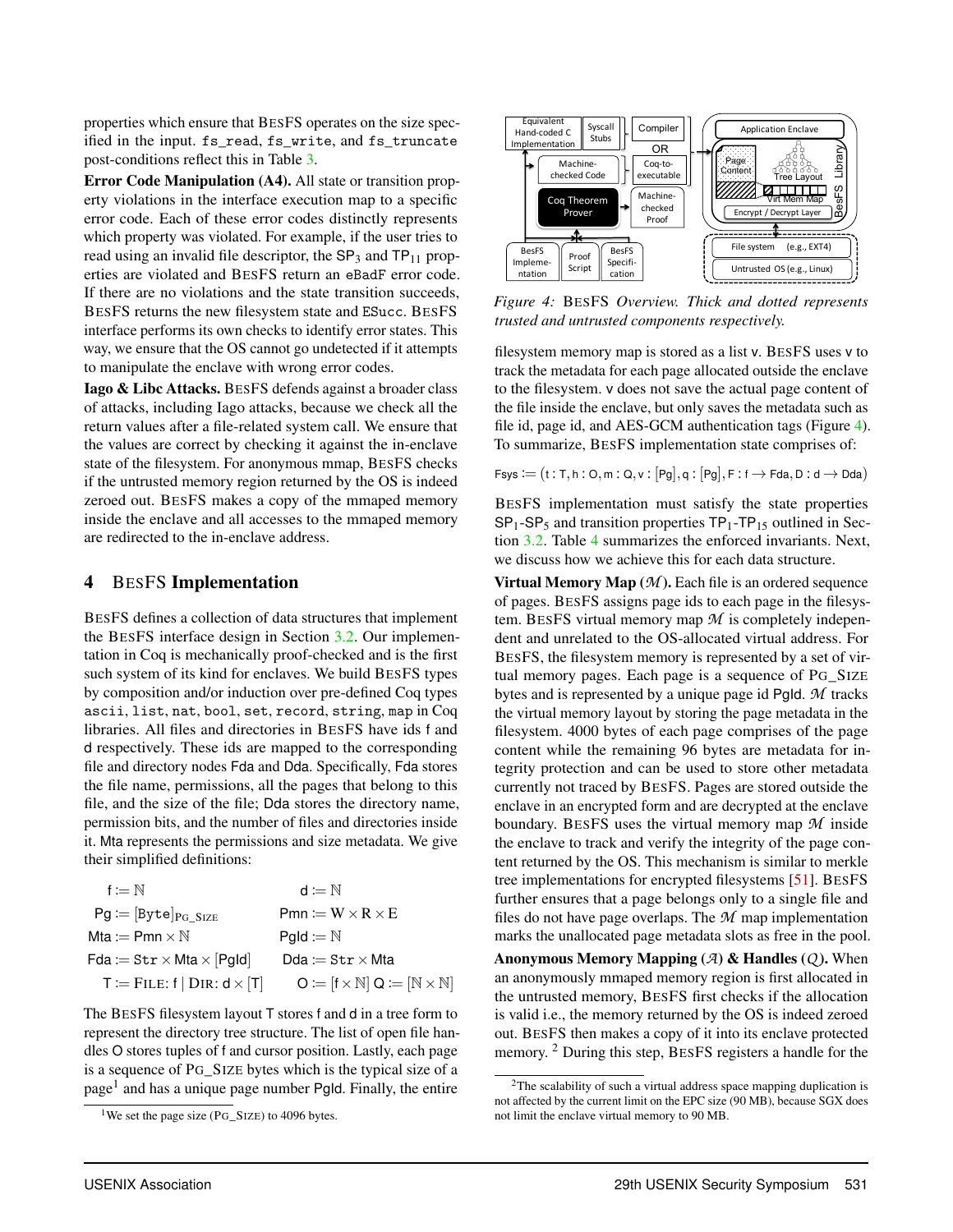<span id="page-10-1"></span>

| Virtual<br>Memory Map     | M         | $\forall i \ j, i \neq j \Rightarrow F(i)[2] \cap F(j)[2] = \emptyset$                                                                                                                                                                                                                                                                                                                                      |
|---------------------------|-----------|-------------------------------------------------------------------------------------------------------------------------------------------------------------------------------------------------------------------------------------------------------------------------------------------------------------------------------------------------------------------------------------------------------------|
| Files $\&$<br>Directories | N.        | $FIDS(FILE: i) := [i]$<br>$FIDS(DIR: i s) := FIDS(s[1]) + \cdots + FIDS(s[n])$<br>$DIDS(FILE: i) := []$<br>$DIDS(DIR: i s) := [i] + DIDS(s[1]) + \cdots + DIDS(s[n])$                                                                                                                                                                                                                                       |
| Layout $\&$<br>Paths      | $\varphi$ | TREENAME(FILE: $i$ ) := F( $i$ )[0]<br>TREENAME(DIR: $i s$ ) := $D(i)[0]$<br>NoDupName $(t : T) := \exists i, t =$ FILE: $i \vee$<br>$\exists ds, t = \text{DIR}: d \ s \wedge (\forall i, \text{NoDupName}(s[i])) \wedge$<br>$(\forall i j, i \neq j \Rightarrow \text{TREENAME}(s[i]) \neq \text{TREENAME}(s[j]))$<br>$\text{NoDup}([s_is_j]) \coloneqq \forall i \ j, i \neq j \Rightarrow s_i \neq s_j$ |
| Open file<br>handles      | $\Omega$  | $\text{IDS}([, (f_i, p_i), , (f_i, p_j), ) : \mathsf{O}) \coloneqq [, f_i, , f_j, ]$<br>NoDup(IDS[ $s_i$ $s_j$ ]) $:= \forall i \ j, i \neq j \Rightarrow s_i \neq s_j$                                                                                                                                                                                                                                     |
| Anon Mmaps<br>& Handles   | я<br>Q.   | $MIDS(Q; i) := [i] \wedge \text{NoDup}(MIDS[\dots (a_i, l_i) \dots (a_i, l_i) \dots]) :=$<br>$\forall i \ j, \ j \neq j, \exists k \in (0, l_i) \Rightarrow a_j \neq a_i + k$                                                                                                                                                                                                                               |

*Table 4:* BESFS *data structures definitions & invariants.*

new mapping which consists of the start address and the total length of the mapped memory. BESFS allocation ensures that the mmaped regions do not overlap with existing allocations. All accesses to the mmaped region are redirected to the protected memory. When the region is unmmaped, BESFS deletes the handle, marks the pages in protected memory as available, and relays the unmap call to the OS. Further, it ensures that the memory layout does not overlap after unmap.

Files & Directories  $(X)$ . Each file's information including the file name, the current size, and the permission bits are stored in a file node Fda. Each file's content is a sequence of bytes, partitioned into uniformly sized pages. This content is tracked by keeping an ordered list of virtual memory page ids [PgId ]. For example, the first id in a file node's page list points to the exact page in the virtual memory where the first *n* bytes of the page are stored. BESFS maintains a map F which associates each file node Fda with a unique file identifier f. Similar to file nodes, BESFS has directory nodes Dda to track directory information such as names and permissions. Each directory is associated with a unique directory id d. The directory map D tracks the relationship between ids and nodes.

Layout & Paths (P). BESFS tracks the paths for all files and directories via a tree layout T. Each node in the tree can be a file node id f or a directory node id d. Files are leaf nodes and each directory can have its own tree layout. BESFS does not allow cycles in the tree layout and all levels have non-duplicate directory/file names.

Open File Handles (*O*). Each open file has a file handle which is allocated when the file is first opened. The file handle comprises the file id f and the current cursor position for that file. BESFS tracks all the list of open files via the open file handles list O. All operations on an open file are done via its file handle. When the file is closed, the file handle is removed from the list. Further, the O list cannot have any duplicate f because each open file can have only one handle.

Good State. BESFS must satisfy all the data structure invariants in Table [4](#page-10-1) before and after any interface invocation to be

in a good state. A state is good if the following holds true:

NoDupName(t) 
$$
\land
$$
 NoDup(FIDS(t))  $\land$  NoDup(DIDS(t))  $\land$   
NoDup(IDs(h))  $\land \exists ds$  s.t. t = DIR:  $ds \land$   
 $\forall i j, i \neq j \Rightarrow F(i)[2] \cap F(j)[2] = 0$ 

Known Limitations. BESFS implementation does not support a small set of filesystem operations, such as symbolic links, which are unsafe as per our safety properties. Although our currently BESFS does not reason about other metadata information such as time-stamps (e.g., mtime, atime, ctime). There is no fundamental limitation in adding them to BESFS for detecting potential attacks from a malicious OS. SGX does not support shared memory between enclaves. Typical enclave applications do not concurrently access protected files. Thus, we do not consider multi-enclave or concurrent access to shared enclave files. BESFS enforces an atomicity property and does not reason about APIs for explicit synchronization (e.g., sync, fsync, and fdatasync).<sup>3</sup> Nonetheless, it is compatible with them and detects any violation by the OS. We have consciously decided to not support these functionalities in our first version of BESFS to maintain simplicity.

# <span id="page-10-0"></span>5 BESFS Safety Proof & Modeling Challenges

The key theorems for our BESFS implementation are that the functions meet our interface specifications. For each method of our interface, we must prove that the implementation satisfies the state properties  $(SP_1-SP_5)$  from Section [3.2](#page-6-0) and the transition properties  $(TP_1-TP_{15})$  outlined in Table [3.](#page-8-0) We assume BESFS is running on a hostile OS that can take any actions permitted by the hardware.

As one can readily see, our implementation uses recursive data structures and its state properties require second-order logic. For example, the BESFS filesystem layout T in Section [4](#page-9-1) is defined mutually recursively in terms of a forest (a list of trees). This motivates our choice of Coq, an interactive proof assistant supporting calculus of inductive constructions. Coq allows the prover to write definitions of data structures and interface specification in a language called Gallina, which is a purely functional language. The statements of the theorems are written in Gallina as well. The proofs of the statement, called *proof scripts* are written in a language called LTAC. LTAC's library of tactics, or one-line commands, encode standard proof strategies for ease of writing proofs.

Purely Functional. The programming language provided by Coq is purely functional, having no global state variables. However, the filesystem is inherently stateful. So, we use *state passing* to bridge this gap. The state resulting from the operation of each method is explicitly passed as a parameter to the next call. If we explicitly pass these state in each call,

<sup>&</sup>lt;sup>3</sup>For non-explicit synchronization, the enclave has to explicitly invoke them to ask the OS to persist the changes.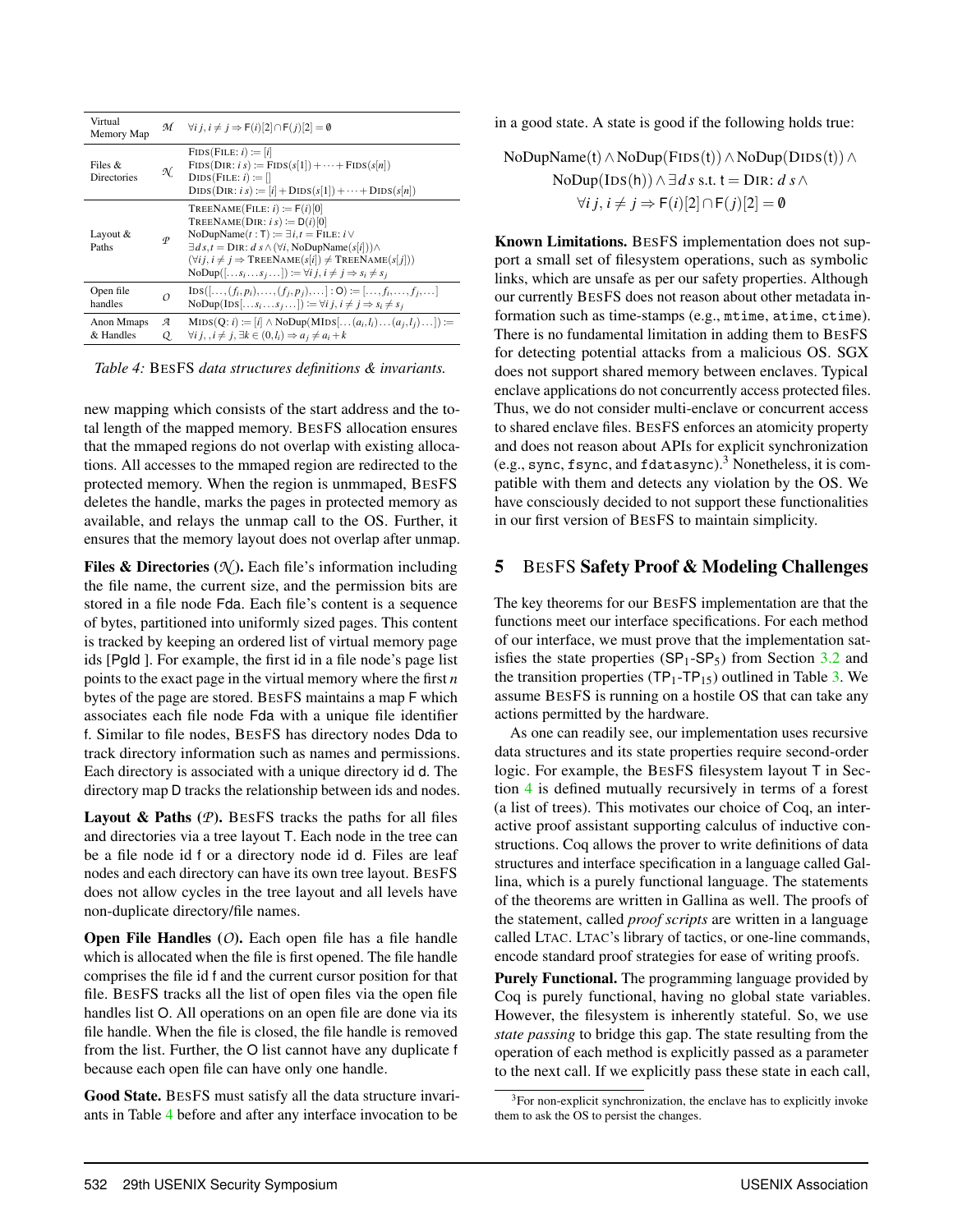it is prone to clutter and accidental omission; therefore, we define them as a monad. As we can see in the definition of fs\_write, the code is purely functional but it looks like the traditional imperative program. The benefit of this monadic style programming is that it hides the explicit state passing, which makes the code more elegant and less error-prone.

While proof script checking, if Coq encounters a memoized expression for  $f(z)$ , it will skip proving  $f(z)$  again. This is a challenge because in a sequence of system calls the same call to *f* with identical arguments may return different values. Therefore, we have to force Coq to treat each call as different. To implement this, we introduce an implicit counter as an argument to all the calls. It increments after each call completes. For example, consider the consecutive external calls read\_dir, create\_dir, and read\_dir. The two read\_dir commands may read the same directory (the same argument) but with different return values because of the create dir command. To reason about such cases, the real arguments passed to the external calls contain not only the common arguments but also an ever-increasing global counter. Thus, in our read\_dir example, the two commands with original argument  $p$  will be represented as read\_dir( $p, n$ ) and read\_dir( $p, n+1$ ) so that Coq treats them as different.

Atomicity. The purely functional nature of Coq proofs helps to prove the atomicity of each method call. In an enclave, its internal state is not accessible by the OS even if it gets interrupted; so, in a way, the enclave behaves like a pure function between two OS calls. This simplifies our proof for atomicity. We structure the proof script to check if an error state is reachable from the input state and the OS-returned values; if so, the input state is retained as the output state. If no error is possible, the output state is set to the new state. As a concrete example, the write method progressively checks 5 conditions (1: argument id is in the handler; 2: the specified position is correct; 3: iut writes to the copied virtual memory successfully; 4: the external call to seek succeeds; and 5: the external call to write succeeds.) before changing the state.

Non-deterministic Recursive Termination. Gallina guarantees that any theorem about a Gallina program is consistent, i.e., it cannot be both proved and disproved. Further, all programs in Gallina must terminate, since the type of the program is the statement of a theorem.<sup>4</sup> Coq uses a small set of syntactic criteria to ensure the termination. Gallina's termination requirement poses challenges for writing a BESFS implementation, which uses recursive data structures. In most cases, the termination proof for BESFS properties are automatic; however, for a small number of properties, we have to provide an explicit termination proof. For instance, write\_to\_buffer does not admit a syntactic check for termination, as there is a recursive call. To prove termination, via induction, we show that the input buffer size strictly reduces for each invocation

of write. Effectively, we establish that there are no infinite chains of nested recursive calls.

Mutually Recursive Data Structures. Most of our data structure proofs are by induction and Coq always provides an induction scheme for each inductively declared structure. The automatically generated induction scheme from Coq is *not* always strong enough to prove some of our properties. Specifically, a key data structure in our design is a tree, the leaves of which are a list of trees—this represents the directory and file layouts (Section [3.2\)](#page-6-0)—in this case.

| 2 (forall f: Fid, P (Fnode f)) $\rightarrow$ (forall (d: Did) (l: list Tree), |
|-------------------------------------------------------------------------------|
|                                                                               |
|                                                                               |
|                                                                               |
|                                                                               |
| 5 (forall f: F, P (Fnode f)) $\rightarrow$ (forall (d: Did) (l: list Tree),   |

We provide an inductive statement Tree ind2 that is stronger than Coq-provided induction scheme Tree\_ind, shown in the above listing. Tree\_ind is correct but useless. We dispatch the proof by the principle of strong induction, which is Tree\_ind2. Our induction property uses Coq's second-order logic capability, as the above code listing shows that the subproperty P is an input argument to the main property. In our full proof, a number of specific properties instantiate P.

External Calls to the OS. We assume that calls to the OS always terminate to allow Coq to provide a proof. If the call terminates, the safety is guaranteed; the OS can decide not to terminate which constitutes as denial-of-service.

Odds & Ends. Out of the 167 lemmas, we prove 75 of them using inductions and the rest of them by logical deductions. There are two kinds of inductions in our proofs: strong induction and weak induction, the difference is the proof obligation. For example, in weak induction we need to prove: if  $P(k)$  is True then  $P(k+1)$  is True. In strong induction, it is: if  $P(i)$  is True for all *i* less than or equal to *k* then  $P(k+1)$  is True. Our customized induction principle for Tree is a typical strong induction. In all, we proved 75 lemmas by induction (39 and 36 lemmas by strong and weak induction respectively).

We do not implement get\_next\_free\_page but enforce that an implementation must satisfy the property that the new page allocated by the function is not used for existing files and is a valid page (less than the upper bound limit). Similarly, for functions new\_fid and new\_did we enforce the new ids are unique to avoid conflict. It is formally stated as new\_fid(t)  $\notin$ FIDS(t) and new\_did(t)  $\notin$  DIDS(t) respectively. Note that we only give a specification for allocating new pages and ids for files and directories because we do not want to restrict the page and namespace management algorithm. This way, the implementation can use a naive strategy of just allocating a new id/page for each request, employ a sophisticated re-use strategy to allocated previously freed ids, or use temporal and spatial optimizations for page allocation as long as they fulfill our safety conditions.

<sup>&</sup>lt;sup>4</sup>A non-terminating program such as  $\text{let } f(x) := f(x)$  has an arbitrary type, and hence any theorem is valid about it.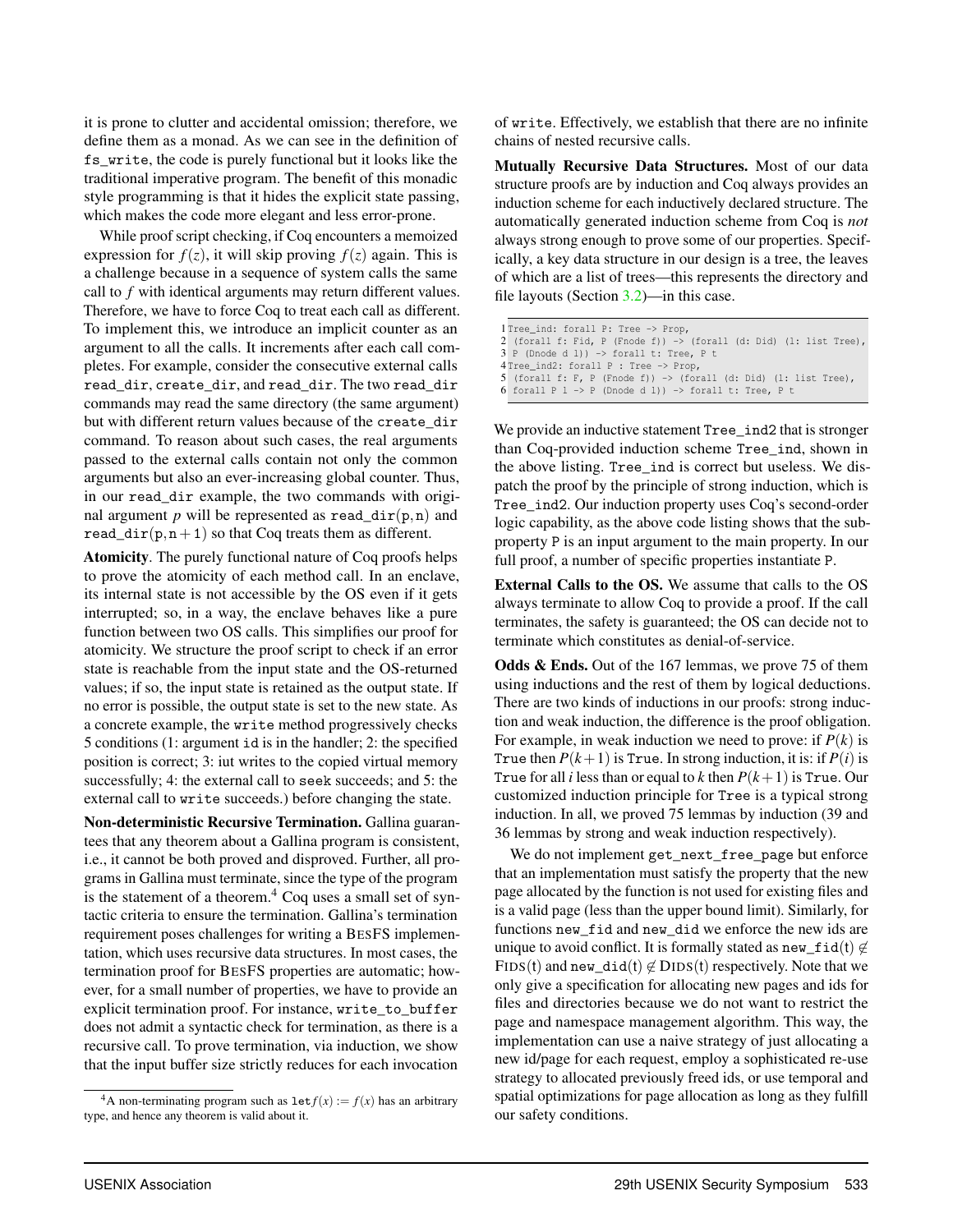<span id="page-12-1"></span>

| Component                            | Language     |      | $LOC$ Size (in KB) |  |  |  |  |  |  |
|--------------------------------------|--------------|------|--------------------|--|--|--|--|--|--|
| <b>Machine-proved Implementation</b> |              |      |                    |  |  |  |  |  |  |
| Coq definitions & Proofs             | Gallina      | 3676 | 1757.38            |  |  |  |  |  |  |
| <b>Hand-coded Implementation</b>     |              |      |                    |  |  |  |  |  |  |
| Implementation                       | C            | 863  | 172.39             |  |  |  |  |  |  |
| <b>External Call Interface</b>       | C            | 469  | 201.55             |  |  |  |  |  |  |
| <b>SGX Utils</b>                     | $\mathsf{C}$ | 117  | 667.04             |  |  |  |  |  |  |
| Total                                |              | 1440 | 1040.98            |  |  |  |  |  |  |

*Table 5: LOC for various components of* BESFS*.*

#### <span id="page-12-2"></span>6 Coq to Executable Code

BESFS Coq definitions and proof script comprise 4625 LOC with 167 lemmas and 2 main theorems. The development effort for BESFS was approximately two-human years for designing the specifications and proving them. The Coq implementation has a machine-checked proof of correctness, i.e., matching the specification. The Coq code, however, needs to be converted to executable code to run in an enclave. Currently, Coq supports automatic extraction to three high-level languages: OCaml, Haskell, and Scheme [\[1\]](#page-17-8). We can successfully compile our code to executables; however, none of these three functional languages have runtime support for Intel SGX, primarily due to the lack of a memory manager (e.g., garbage collector) that is compatible with SGX.

Further, we have tried to run our compiled code in these three languages on existing library OSes with SGX, but without success. Specifically, we find that two state-of-the-art frameworks, Graphene-SGX [\[18\]](#page-18-8) and Panoply [\[46\]](#page-18-9), are not robust enough to run compiled Haskell or OCaml "hello world" programs. Our investigation reveals that supporting these functional language runtimes in entirety would require extensive foundational work, such as porting memory managers, and SGX support on existing library OSes misses several critical OS abstractions. Specifically, Graphene-SGX does not support create timer, set timer, delete timer, and sigaction syscalls. We attempted to add support for these syscalls, but it is a non-trivial amount of work to add support for an entire subsystem to Graphene-SGX. In Section [9,](#page-16-0) we discuss why certified compilation from Coq to machine code is currently not practical, but a promising future direction.

With no publicly available enclave system supporting compiled programs for high-level language that Coq extracts to, we resorted to a manual line-by-line translation of our machine-checked Coq implementation to C code. Our C implementation comprises of 863 LOC core logic and 586 LOC helper functions, totaling 1449 LOC (Table [5\)](#page-12-1). Our Coq code intentionally leaves out the implementation of untrusted POSIX calls. At enclave runtime, these calls have to be redirected to an actual filesystem provided by the OS (whose behavior is not trusted).

Ease of Integration. Our C implementation can be integrated with any SGX framework [\[15,](#page-17-0) [18,](#page-18-8) [46\]](#page-18-9) as well as stand-alone SGX applications [\[28\]](#page-18-23) and SGX SDK [\[7\]](#page-17-9) (See Section [7.4\)](#page-15-0). We choose Panoply as the SGX framework to integrate and test BESFS. For adding BESFS support, we wrap the application's file system calls and marshal its arguments to make them compatible with BESFS interface described in Section [3.2.](#page-6-0) Once Panoply collects the return values from the external libc call, we unmarshal the return values and give it back to BESFS. BESFS checks the return values and our wrapper then converts back the results to a data type expected by the application. If BESFS deems the results as safe we return the final output of the API call to the application, else we flag a safety violation. We add 724 LOC to Panoply.

#### <span id="page-12-0"></span>7 Evaluation

Our evaluation goal is to demonstrate the following:

- BESFS safety definition is compatible with the semantics of POSIX APIs expected by benign applications.
- Our API has the right abstraction and is expressive enough to support a wide range of applications.
- The bugs uncovered in our implementation due to BESFS formal verification efforts.
- BESFS can be integrated into a real system.
- Performance of BESFS for (a) I/O intensive benchmarks; (b) CPU intensive benchmarks; (c) per-call latencies for files; and (d) real-world application workloads in typical enclave deployments.

Experimental Setup. All our experiments were conducted on a machine with Intel Skylake i7-6600U CPU (2.60 GHz, 4 cores) with 12 GB memory and 128 MB EPC of which 96MB is available to user enclaves. We execute our benchmark on Ubuntu 18.04 LTS. We use our hand-coded C implementation of BESFS and Panoply (unless stated otherwise) to run our benchmarks in an enclave. Panoply internally uses Intel SGX SDK Linux Open Source version 2.4 [\[7\]](#page-17-9).<sup>5</sup> BESFS uses ext4 as the underlying POSIX compliant filesystem.

Benchmarks Selection Criteria & Description. Our selection is aimed at showcasing how well BESFS fares in reaching its design goals. Since our evaluation goals for BESFS are multi-faceted, we selected a wide variety of microbenchmarks, benchmarks, and real-world applications. First, we use the micro-benchmark suite from FSCQ [\[21\]](#page-18-21). It comprises workloads to test each file-related system call via different sequences of filesystem operations on large and small files. Second, we use IOZone [\[42\]](#page-18-24), a well-known and a broad filesystem benchmark for measuring bandwidth for different file access patterns with 13 tests for 7 standard operations. Third, for testing BESFS on non-I/O intensive applications, we use CPU-intensive programs from SPEC CINT2006 [\[8\]](#page-17-10). We were able to port  $7/12$  programs from SPEC. We were unable to port the rest of the benchmarks because some programs from SPEC (omnetpp, perlbench, xalancbmk) use

<sup>5</sup>We have also benchmarked BESFS on Ubuntu 14.04, SGX SDK 1.6.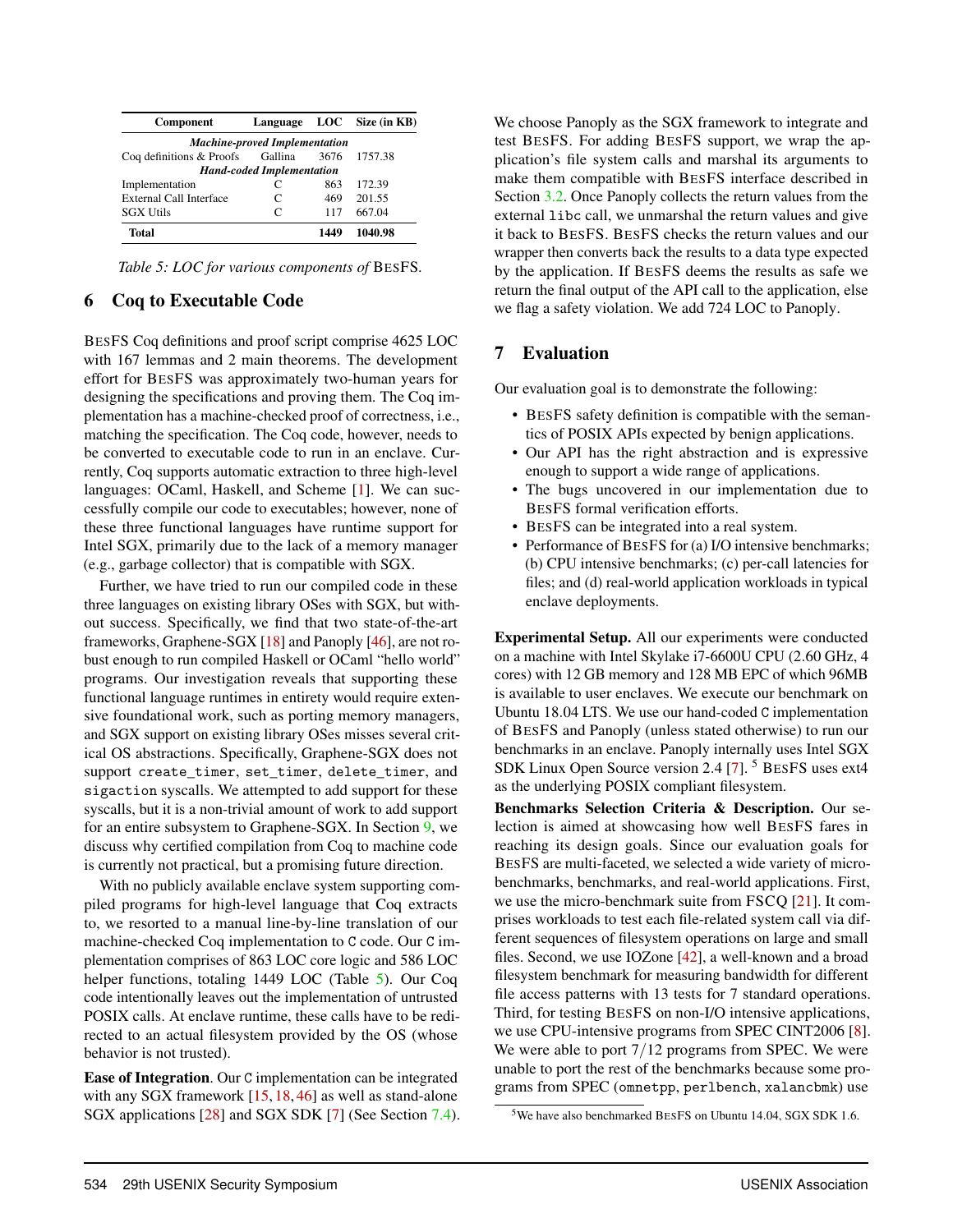<span id="page-13-0"></span>

| LibC         |                | <b>SPEC CINT 2006</b> |                |          |                              |                |                |                | <b>FSCQ</b>    |                |
|--------------|----------------|-----------------------|----------------|----------|------------------------------|----------------|----------------|----------------|----------------|----------------|
| Calls        | astar          | mcf                   | bzip2          | hmmer    | libqu                        | h264           | sjeng          | small          | large          | <b>Total</b>   |
|              |                |                       |                |          | <b>BESFS</b> Core Calls      |                |                |                |                |                |
| open         | 3              | $\theta$              | 1              | $\Omega$ | $\Omega$                     | 7              | $\theta$       | $\overline{c}$ | 1              | 14             |
| read         | 27             | $\Omega$              | $\overline{4}$ | $\Omega$ | $\Omega$                     | 129            | $\overline{0}$ | 1              | 3072           | 3233           |
| write        | $\Omega$       | $\Omega$              | $\Omega$       | $\Omega$ | $\Omega$                     | $\mathbf{0}$   | $\overline{0}$ | 1              | 66560          | 66561          |
| <b>lseek</b> | $\Omega$       | $\Omega$              | $\Omega$       | $\Omega$ | $\Omega$                     | 75             | $\Omega$       | $\Omega$       | 66563          | 66638          |
| remove       | $\Omega$       | $\Omega$              | $\Omega$       | $\Omega$ | $\Omega$                     | $\Omega$       | $\theta$       | 2              | 1              | 3              |
| close        | 3              | $\theta$              | 1              | $\Omega$ | $\theta$                     | $\overline{7}$ | $\theta$       | $\overline{c}$ | 1              | 14             |
| mkdir        | $\overline{0}$ | $\mathbf{0}$          | $\mathbf{0}$   | $\Omega$ | $\theta$                     | $\Omega$       | $\mathbf{0}$   | 100            | $\mathbf{0}$   | 100            |
|              |                |                       |                |          | <b>BESFS Auxiliary Calls</b> |                |                |                |                |                |
| fopen        | 1              | $\overline{2}$        | $\mathbf{0}$   | 5        | $\Omega$                     | 6              | 1              | $\mathbf{0}$   | $\mathbf{0}$   | 15             |
| fread        |                | $\theta$              | $\Omega$       | 1        | $\theta$                     | 1              | $\overline{0}$ | $\overline{0}$ | $\mathbf{0}$   | 3              |
| fwrite       | $\Omega$       | 1035                  | $\Omega$       | 6        | $\Omega$                     | 13             | $\overline{c}$ | $\Omega$       | $\Omega$       | 1056           |
| fgets        | $\Omega$       | 90435                 | $\Omega$       | 108      | $\theta$                     | $\Omega$       | 5              | $\theta$       | $\Omega$       | 90548          |
| fscanf       | 12             | $\overline{0}$        | $\Omega$       | $\Omega$ | $\theta$                     | 24             | $\theta$       | $\overline{0}$ | $\mathbf{0}$   | 36             |
| fprintf      | $\Omega$       | 5985                  | $\Omega$       | 605      | $\Omega$                     | 17             | 162            | $\overline{0}$ | $\mathbf{0}$   | 6769           |
| fseek        | $\Omega$       | $\Omega$              | $\Omega$       | $\Omega$ | $\Omega$                     | $\overline{c}$ | $\Omega$       | $\theta$       | $\Omega$       | $\overline{c}$ |
| ftell        | $\Omega$       | $\theta$              | $\Omega$       | 4        | $\Omega$                     | 1              | $\overline{0}$ | $\overline{0}$ | $\mathbf{0}$   | 5              |
| rewind       | $\mathbf{0}$   | $\overline{0}$        | $\Omega$       | 3        | $\theta$                     | $\Omega$       | $\overline{0}$ | $\mathbf{0}$   | $\mathbf{0}$   | 3              |
|              |                |                       |                |          | <b>Unsafe Calls</b>          |                |                |                |                |                |
| fsync        | $\Omega$       | $\overline{0}$        | $\Omega$       | $\Omega$ | $\Omega$                     | $\Omega$       | $\theta$       | $\mathbf{0}$   | $\overline{2}$ | $\overline{c}$ |
| rename       | $\mathbf{0}$   | $\overline{0}$        | $\Omega$       | $\Omega$ | $\overline{0}$               | $\mathbf{0}$   | 6              | $\overline{0}$ | $\mathbf{0}$   | 6              |
| <b>Total</b> | 47             | 97457                 | 6              | 732      | $\Omega$                     | 282            | 176            | 108            | 136200         | 235008         |

*Table 6: Frequency of filesystem calls. Rows* 3 − 11 *and* 13 −22 *represent the frequency of core and auxiliary calls supported by* BESFS *respectively. Rows* 24 − 26 *show the frequency of unsafe calls for each of our benchmarks.*

non-C APIs which are not supported in Panoply. Other limitations such as lack of support for longjmp in Panoply's SDK version prevent us from running the gobmk and gcc programs. Fourth, we use all applications from Panoply a system to execute legacy applications in enclaves. These 4 real-world applications (H2O web server, TDS database client, OpenSSL library, and Tor) have a mix of CPU, memory, and file, and network IO workloads. We successfully port 3/4 case-studies to BESFS (see Section [7.4](#page-15-0) for details) and use the same workloads as that in Panoply [\[46\]](#page-18-9). Lastly, we select all the 10 real-world applications from Privado [\[28\]](#page-18-23) which perform inference over CIFAR10 and ImageNet using state-of-the-art neural network models. Thus, our final evaluation is on a total of 31 applications: (a) 10 programs from FSCQ for micro-benchmarking per-call latencies for file operations, (b) IOZone and 7 programs from SPEC for measuring the overhead of BESFS on IO-intensive and CPUintensive benchmarks. (c) 3 applications from Panoply and 10 applications from Privado for demonstrating the effect of BESFS on real-world enclave usage. All our results are aggregated over 5 runs.

# 7.1 Expressiveness & Compatibility

We empirically demonstrate that if the underlying filesystem and the OS are POSIX compliant and benign then BESFS is not overly restrictive in the safety conditions. We first analyze all syscalls and libc calls made by our benchmarks for various workloads using strace and ltrace respectively. We then filter out the fraction of filesystem related calls. Table [6](#page-13-0) shows the statistics of the type of filesystem call and its frequency for our benchmarks. We observe a total of 235008

<span id="page-13-1"></span>

*Table 7: Expressiveness of* BESFS*. Row represents a* libc *API used by our benchmarks. Column* 2 *represents the LOC added to implement the* libc *API. Columns* 3−15 *represent the* 13 *core APIs supported by BESFS. √ represents that the API is used to compose* libc *API.*

filesystem calls comprising of 18 unique APIs. BESFS can protect 235000/235008 of them.

Compositional Power of BesFS. BESFS directly reasons about 15 calls using the core APIs outlined in Section [3.2.](#page-6-0) We use BESFS's composition theorem and support additional 22 auxiliary APIs that have to be intercepted such that BESFS checks all the file operations for safety. For example, fgets reads a file and stops after an EOF or a newline. The read is limited to at most one less character than size parameter specified in the call. We implement fgets by using BESFS's core API for read (see Table [7\)](#page-13-1). Since we do not know the location of the newline character, we read the input file characterby-character and stop when we see a new line, EOF, or if the buffer size reaches the value size. Similarly, we already know the total size of the buffer when writing the content to the output file (e.g., after resolving the format specifiers in fprintf). Thus we write the complete buffer in one single call. libc calls use flags to dictate what operations the API must perform. For example, the application can use the fopen API to open a file for writing. If the application specifies the append flag ("a"), the library creates the file if it does not exist and positions the cursor at the end of the file. To achieve the same functionality using BESFS, we first try to open the file, if it fails with an ENOENT error, we check if the parent directory exists. If so, we first create a new file. If the file exists, we open the file and then explicitly seek the cursor to the end of the file. We implement and support a total of 16 flags in total for our 3 APIs which require flags. Our implementation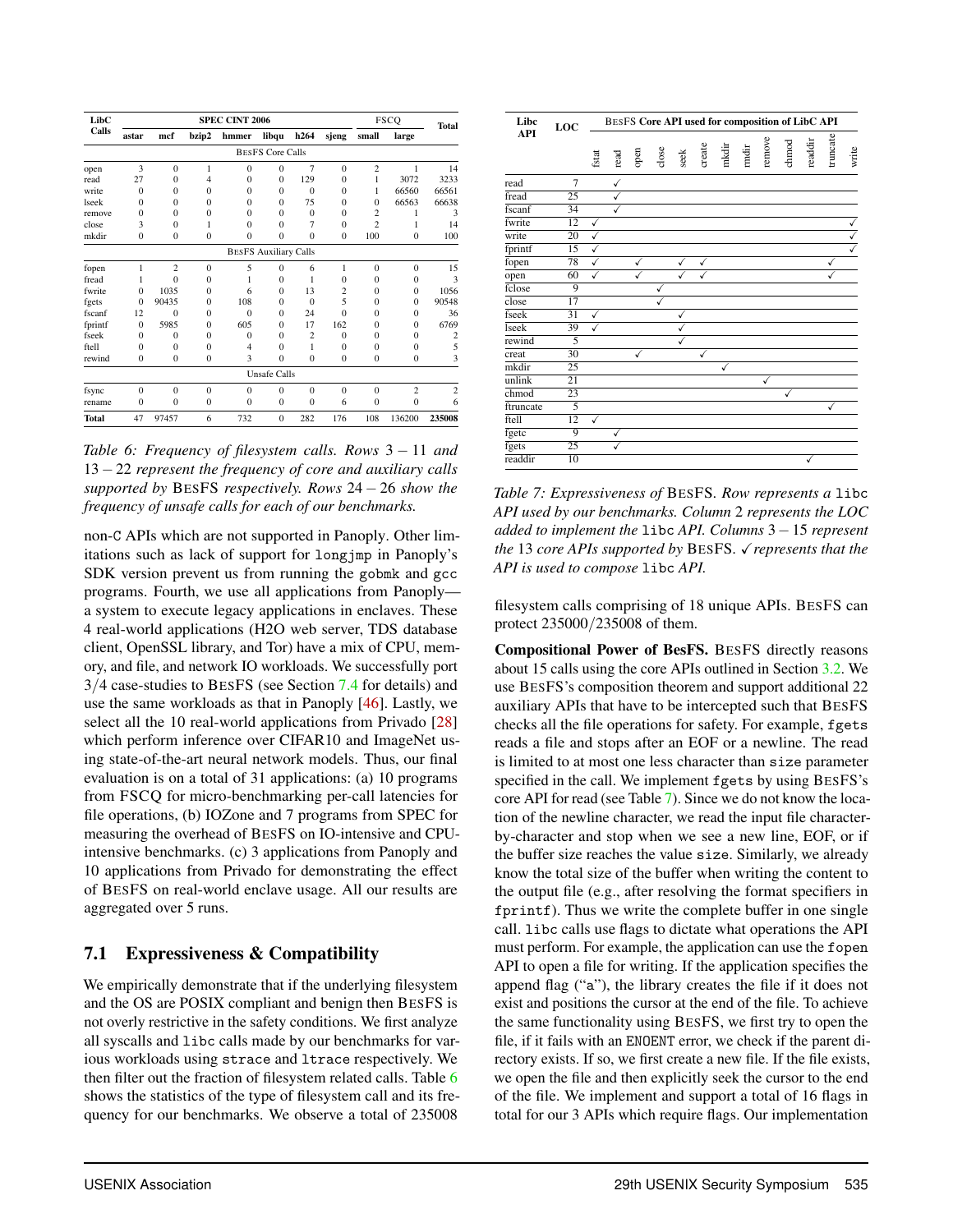currently supports the common flags used by applications and can be extended in the future using our core APIs.

BESFS does not reason about the safety of the remaining 2 APIs which amount to a total of 8 calls in our benchmarks. Although BESFS does not support these unsafe calls, it still allows the enclave to perform those calls. Importantly, these unsupported calls do not interfere with the runs in our test suite and do not affect our test executions. By the virtue of BESFS's atomicity property, synchronization calls such as sync, fsync, and fdatasync have to be implicitly invoked for the OS after each function call to persist the changes. We experimentally confirm that the program produces the same output with and without BESFS, thus reaffirming that our safety checks do not alter the program behavior.

### 7.2 Do Proofs Help in Eliminating Bugs?

We encountered many mistakes and eliminated them during the development as a part of our proof experience. This highlights the importance of a machine-proved specification.

Example 1: seek Specification Bug. In at least two of our functions, we need to test whether the position of the current cursor is within the range of the file, in other words, less than the length of the file. If the cursor is beyond the scope of a specific file, any further operation such as read or write is illegal. In the early versions of our Coq implementation, we simply put "if pos < size" as a judgment. But during the proof, we found we cannot prove certain assertions because we had ignored the corner case by mistake: when the file is just created with 0 bytes size, the only valid position is also 0.

Example 2: write Implementation Bug. BESFS's write function input includes the position (pos) at which the buffer is to be written. In our initial Coq implementation of write, we used the name pos for the cursor stored in the open handles (*O*). Thus, we had two different variables being referred to by the same name. As a result, the second variable value (the cursor) shadowed the write position. This bug in write was violating the specification for the argument pos. We uncovered it when our proof was not going through. However, once we fixed the bug by renaming the input argument, we were able to prove the safety of write.

Example 3: Panoply & Intel SGX SDK Overflow Bugs. Panoply's fread and fwrite calls pass the size of the buffer and a pointer to the buffer. BESFS piggybacks on these Panoply calls to read and write encrypted pages. While integrating BESFS code in Panoply, our integrity checks after read / write calls were failing. On further inspection, we identified stack corruption bugs in both fread and fwrite implementations of Panoply. Specifically, if the buffer size is larger than the maximum allowed stack size in the enclave configuration file ( $> 64$  KB in our experiments), even if we pass the right buffer size, the enclave's stack is corrupted. To fix this issue, we changed the SDK code to splice the buffer

into smaller sizes  $(< 64 \text{ KB})$  to read / write large buffers. After our fix, the implementation passed BESFS checks.

Example 4: Panoply Error Code Bugs. According to fopen POSIX specification, the function fails with ENOENT if the filename does not name an existing file or is an empty string. When we used Panoply's fopen interface, it did not return the expected error code when the file did not exist. Our BESFS check after the external call flagged a warning of a safety condition violation because BESFS did not have a record of this file but the external call claimed that the file existed. On investigation, we discovered that Panoply had a bug in its errno passing logic. In fact, on further testing of other functions using BESFS, we found 7 distinct functions where Panoply's error codes were incorrect. We tested against the 7 attacks / bugs in Panoply after integrating BESFS to ensure that it did not violate any invariants.

Simulating a Malicious OS. First, we hand-crafted a suite of around 687 tests cases in the form of assert statements embedded in 40 test-driver C programs that make a series of filesystem calls. To generate these asserts and test drivers, we took our proof invariants and systematically generated asserts which checked the given constraint. We then coded the tests along with the assert statements. Second, to simulate the malicious OS, we manually crafted and planted known-bad return values at the system call interface. We semi-randomly generated these values, similar to SibylFS [\[44\]](#page-18-15). When simulating the OS, it does not matter if the victim binary is executing inside or outside of an enclave. This observation simplified our testing setup. For a clean way to hook on the syscalls and libc calls made by our victim test-driver programs, we used the ld\_preload environment variable to optionally link the test case victim binaries with our malicious syscall and libc return values.<sup>6</sup> We then performed three sets of executions of the victim binaries: (a) without our malicious library and without BESFS for ensuring that the victim binary executes in the baseline case and recording the benign path for a given input; (b) with our malicious library but without BESFS to show that the lack of checks causes the victim binary to execute unintended paths i.e., assertion failures; (c) with our malicious library and BESFS to check if BESFS can detect the bad return values. We investigated the resulting assertion failures in these runs. We report that all of the failures observed in (b) but not (a) were due to lack of checks; while they did not occur in case (c). This shows that BESFS invariants were able to prune all the planted bad return values.

# 7.3 Performance

BESFS is the first formally verified filesystem for SGX. Although our primary goal is not performance, we report performance on our benchmarks for completeness. First, we re-

<sup>&</sup>lt;sup>6</sup>Another way is to write a malicious Linux kernel module to intercept calls made by the victim enclave binary.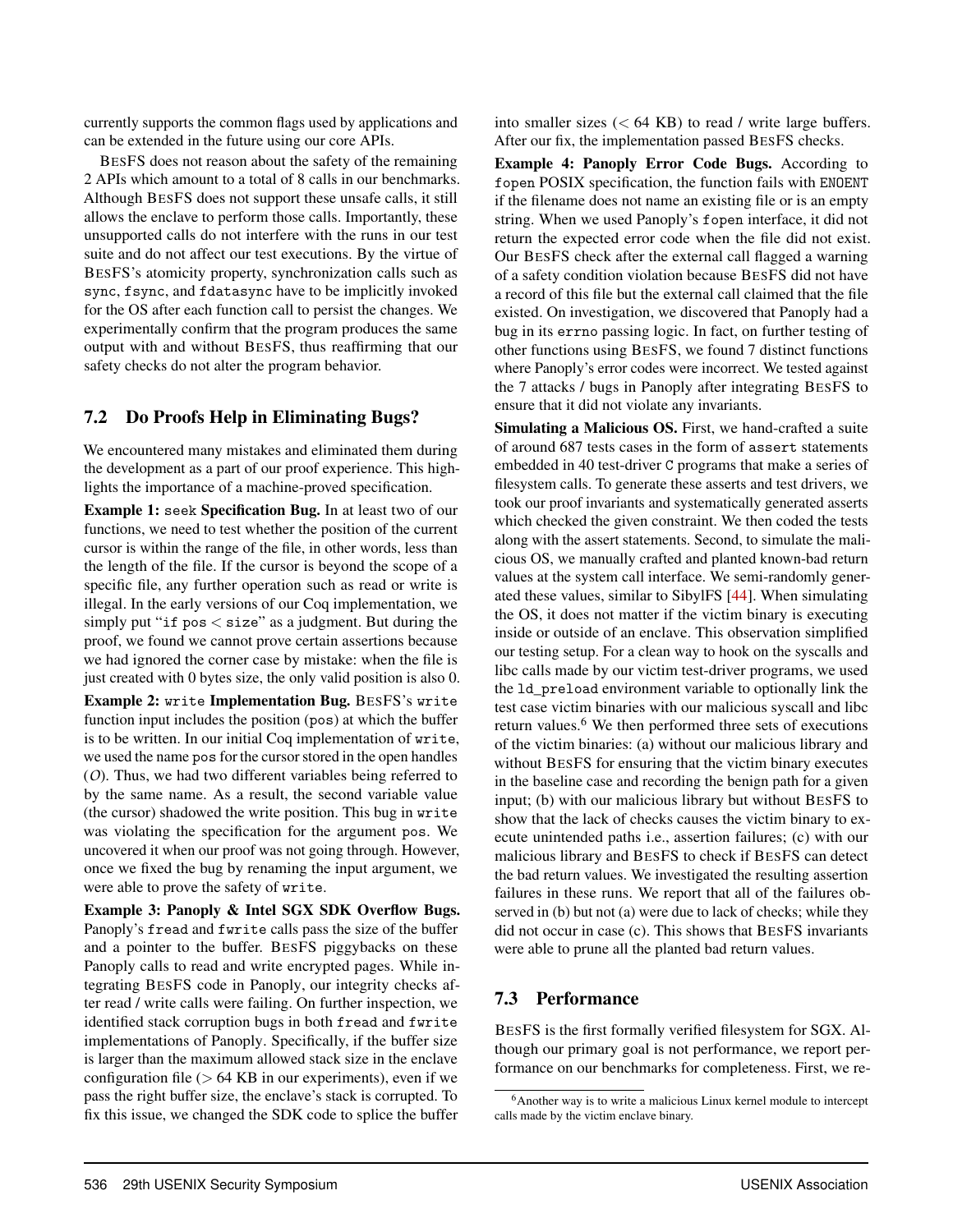<span id="page-15-1"></span>

*Figure 5:* BESFS *Performance on micro-benchmarks, standard CPU, and IO benchmarks with respect to Panoply. (a) Execution overhead for each system call in* FSCQ*. (b) File operation bandwidth reported by* FSCQ *large IO suite. (c) Execution overhead on SPEC2006 CPU benchmarks. (d) File operation bandwidth reported by IOZone benchmarks.*

port the per-call latencies and file access pattern latencies with the FSCQ micro-benchmark. Our main take away from this experiment is that BESFS overhead is dominated by the encryption-decryption of the file content. Next, we demonstrate this phenomenon systematically by reporting 12.22% overhead and 4.8× bandwidth slowdown on standard CPU (SPEC CINT2006) and I/O benchmarks respectively. Lastly, we report the overheads on real-world applications in Section [7.4.](#page-15-0) Future optimizations can use BESFS API specification as an oracle for golden implementation.

Micro-benchmarking Single File-related Operations. We use FSCQ to measure the per-system call overhead of BESFS. Figure  $5a$  shows that it averages to  $3.1 \times$ . We observe that read-write operations incur a large overhead. The read operation is slowed down by  $3.7\times$  and create+write is  $5.4\times$ slower because BESFS performs page-level AES-GCM authenticated encryption when the file content is stored on the disk. Thus, each read and write operation leads to at least a page of encryption-decryption and integrity computation.

Micro-benchmarking Access Patterns. Next, we run all the large tests in FSCQ with 8 KB block size, 1 KB I/O transfer size, and 1 MB total file size. FSCQ performs a series of sequential write, sequential read, re-read, random read, random write, multi-write, and multi-read operations. We perform each type of operation 100K times on the files. We observe an average overhead of  $6.7\times$  because of BESFS checks. Figure [5b](#page-15-1) shows the bandwidth for each of these operations. Sequential access incurs relatively less performance overhead because they consolidate the page-level encryption-decryption for every 4K bytes. Random accesses are more expensive because each read / write may cause a page-level encryptiondecryption. BESFS does not cache page content so re-reads and sequential reads incur similar overheads.

I/O Intensive Benchmark: IOZone. We use IOZone to test BESFS for file sizes up to 512 KB while varying the record size from 4 KB to 512 KB and report the aggregate performance in Figure  $5d$ . We observe an average of  $4.8 \times$  decrease in the IO bandwidth over all the operations. Write operations are significantly more expensive in comparison to reads. This is because BESFS performs reads over the page for decrypting the content and then does a write, which requires encryption. CPU Intensive Benchmark: SPEC CINT2006. SPEC benchmarks take in a configuration file and optionally an input file to produce an output file. Figure [5c](#page-15-1) and shows the performance per-application overhead; the average overhead is 12.22%. hmmer, href, sjeng, and libquantum have relatively less overhead whereas astar, bzip2, and mcf exhibit larger overhead. astar and mcf use fscanf to read the configuration files. Thus, reading each character read leads to a page read and corresponding decryption and integrity check. Further, astar reads a binary size of 65 KB for processing. As shown by our single syscall measurements (Figure [5a\)](#page-15-1), reads are expensive. Both these factors amplify the slowdown for astar. bzip2 and mcf output the benchmark results to new files of sizes 274 and 32 KB respectively which leads to a slowdown. Specifically, bzip2 reads input file in chunks of 5000 bytes which leads to a 2-page read / write and decrypt/encrypt per chunk. Finally, libquantum has the lowest overhead because it does not perform any file operations.

# <span id="page-15-0"></span>7.4 Real-world Case Studies

We showcase the ease of integration and usage of BESFS in real-world enclave programs with two case-studies: (a) 4 applications from Panoply; (b) 10 applications from Privado [\[28\]](#page-18-23) which is built directly on Intel SGX SDK.

Secure Micron Execution with Panoply. We use the 4 applications from the Panoply paper and evaluate them under the same workloads [\[46\]](#page-18-9). We do not observe any significant slowdown for OpenSSL $(\pm 0.2\%)$  and Tor nodes  $(\pm 0.8\%)$ . Both these applications use file operations to load configurations (e.g., signing keys, certificates, node information) only once during their lifetime, while the rest of the execution does not interact with files. On the other hand, we observe an overhead of 72.5% for the FreeTDS client. We attribute this overhead to the nature of the application which performs file operations for each of the 48 SQL queries in the benchmarks. Lastly, we report that the H2O web server logic violates BESFS safety properties. Specifically, H2O duplicates the file descriptors across worker threads and concurrently accesses the file content to be served to the clients. Thus, we deem H2O as non-compatible with BESFS.

Secure Inference with Privado. As a second case study, we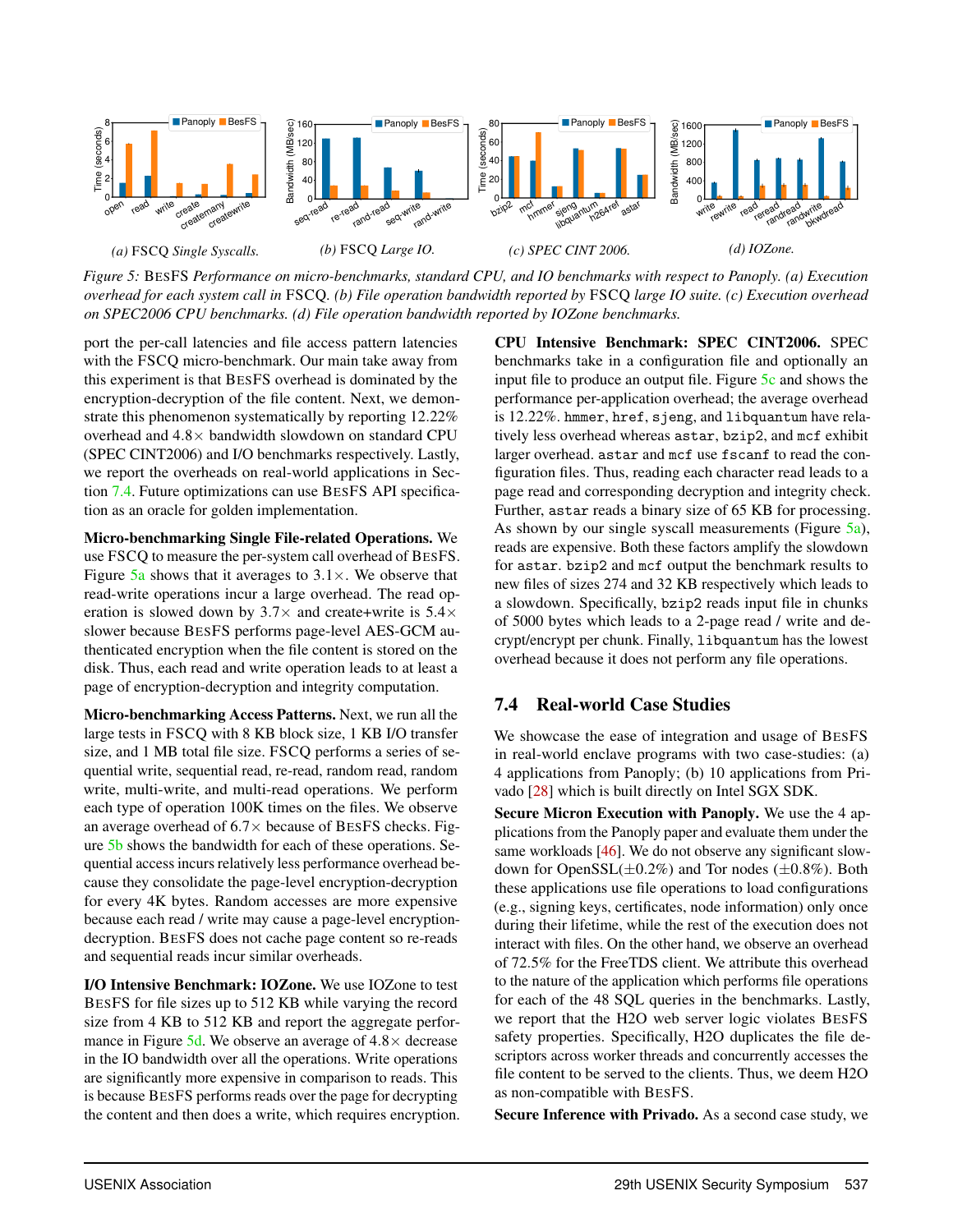integrate BESFS with Privado [\[28\]](#page-18-23)—an SGX-compatible machine-learning framework. It uses Torch library to infer labels of images from standard datasets using 10 well-known deep neural net architectures (LeNet, VGG19, Wideresnet, Resnet110, Resnext29, AlexNet, Squeezenet, Resnet50, Inceptionv3, and Densenet). These applications vary from 230 LOC to 13.4 KLOC and have enclave memory footprint between 0.6 MB to 392 MB. We use Cifar-10 and ImageNet datasets, as done in Privado, where each image is 3.1 KB and 155.6 KB respectively. For each of the application, we integrate BESFS interface with 20 LOC changes to Privado. We observe an overhead of  $\pm 1\%$  relative to the baseline for all the networks and their corresponding datasets. We see such low overheads because, unlike Panoply, Privado decrypts the file input after reading it. Thus, the baseline includes the cost of decryption. In this case, BESFS only adds a fixed startup cost of checks proportional to the number of file operations on the input file and the number of images in a batch, while keeping the decryption time constant across both the systems. This shows that BESFS is compatible and easy to integrate with enclaves which already use file encryption-decryption.

### 8 Related Work

We survey the existing SGX defenses including verification as well as filesystem hardening work in the non-SGX setting.

SGX Attacks & Defenses. BESFS ensures the filesystem integrity based on hardware integrity guarantees of SGX. It assumes the confidentiality of SGX only in one lemma, i.e., the secrecy of a cryptographic key. This is an important design choice in light of the side-channels [\[36,](#page-18-17) [39,](#page-18-25) [45,](#page-18-26) [52\]](#page-18-18). BESFS assumes secure hardware implementation and is agnostic to confidentiality defenses [\[29\]](#page-18-27).

Filesystem Support in SGX. Ideally, the enclave should not make any assumptions about the faithful execution on the untrusted calls and should do its due diligence before using any (implicit or explicit) results of each untrusted call. The effects of malicious behavior of the OS on the enclave's execution depends on what counter-measures the enclave has in place to detect and / or protect against an unfaithful OS. Currently, the common ways to facilitate the use of filesystem APIs inside an enclave are (a) port the entire filesystem inside the enclave  $[11, 33]$  $[11, 33]$  $[11, 33]$ ; (b) keep the files encrypted out-side the enclave [\[15,](#page-17-0) [18,](#page-18-8) [46\]](#page-18-9) and, for each return parameters, check the data types, bounds on the IO buffers, and valid value ranges of API specific values (e.g., error codes, flags, and structures). As one concrete comparison, Intel SGX SDK PFS Library [\[4\]](#page-17-4) is dedicated solely to the filesystem layer. Although it leaves the enclave vulnerable to Iago-like attacks as we showed in Section [2.3,](#page-3-1) it is better than approaches which bloat the TCB to support all syscalls. It is not transparent to existing legacy applications; the enclave has to use APIs with the non-standard interface for explicit key management (e.g., sgx fopen auto key) as well as traditional file operations (e.g., sgx\_fopen(filename,mode,key)). More importantly, while these systems reduce the attack surface of file syscall return value tampering, none of them provably thwart all the attacks in Section [2.2.](#page-3-3) Other filesystems with untrusted OS in a non-enclave setting are not formally verified [\[37\]](#page-18-16).

Verified Guarantees for Enclaves. Formal guarantees have been studied for enclaved applications to some extent. They provide provable confidentiality guarantees for pieces of code executing inside the enclave. Most notably, Moat [\[49\]](#page-18-7), /Confidential [\[48\]](#page-18-6), and IMPe [\[27\]](#page-18-19) formally model various adversary models in SGX and ensures that the enclave code does not leak confidential information. These confidentiality efforts are orthogonal to BESFS's integrity goals. Another line of verification research has focused on certifying the properties of the SGX hardware primitive itself, which BESFS assumes to be correctly implemented. Komodo [\[25\]](#page-18-3) is a formally specified and verified monitor for isolated execution which ensures the confidentiality and integrity of enclaves. TAP [\[50\]](#page-18-5) does formal modeling and verification to show that SGX and Sanctum [\[24\]](#page-18-1) provide secure remote execution which includes integrity, confidentiality, and secure measurement. The existing works on verified filesystems do not reason about an untrusted OS so they cannot be simply added on top of these enclave systems. BESFS is above these hardware abstractions.

Filesystem Verification. Formal verification for large-scale systems such as operating systems [\[30,](#page-18-29) [35\]](#page-18-30), hypervisors [\[12\]](#page-17-12), driver sub-systems [\[20\]](#page-18-31) and user-applications [\[31\]](#page-18-32) has been a long-standing area of research. None of these works consider a Byzantine OS, which leads to completely different modeling of properties. Filesystem verification for benign OS, however, is in itself a challenging task [\[34\]](#page-18-20). This includes building abstract specifications [\[26\]](#page-18-33), systematically finding bugs [\[53\]](#page-18-34), POSIX non-compliance [\[44\]](#page-18-15) in filesystem implementations, end-to-end verified implementations [\[13\]](#page-17-6), crash consistency [\[17\]](#page-17-13), and crash recovery [\[21\]](#page-18-21).

#### <span id="page-16-0"></span>9 Discussion

While BESFS has a machine-checked Coq implementation of our filesystem API specification, it would be desirable to have machine-checked enclave-executable code. We believe this is feasible, in principle, but requires significant advances in state-of-the-art certified language techniques to become immediately practical. There are at least three different promising future work directions to enable certified executable BESFS code: (1) directly certifying the enclave machine code [\[2\]](#page-17-14); (2) using a certified compiler to convert Coq code to machine code  $[14]$ ; and (3) using a simulation proof of C or machine code implementation with the Coq code in the spirit of K [\[5\]](#page-17-16). Compiling Coq to C. The most promising direction is to have certified compilation from Coq to C code and then from C to machine code. CertiCoq [\[14\]](#page-17-15) is a certified compiler from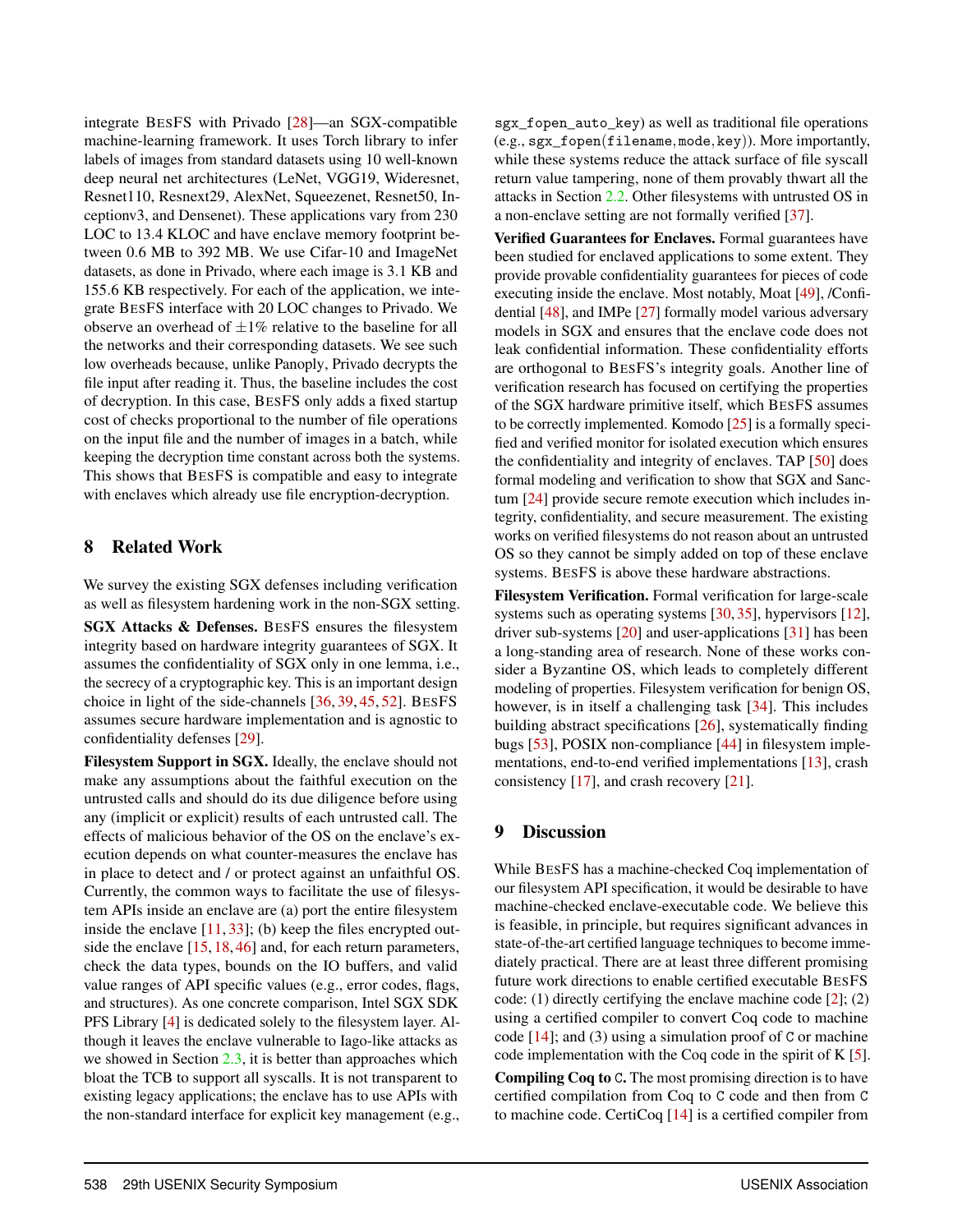Gallina (Coq) to CompCert-C. CompCert [\[40\]](#page-18-35) is one of the most mature certified C compiler which ensures that the generated machine code for various processors behaves exactly as prescribed by the semantics of the source program. With help from the CertiCoq team, we report that we have successfully compiled BESFS to executable C code. However, we point out that CertiCoq is a very early stage compiler at present. The produced code is incomplete which causes segmentation faults. Further, it cannot be interfaced with external function calls (e.g. system calls) due to missing foreign function interfaces (FFI). Nonetheless, we expect that as CertiCoq matures, certified machine code for BESFS (and similar systems) will become a practical possibility.

Verified Machine Code. The second possibility is to verify the machine code directly. Given that BESFS is written at a higher level of abstraction (Gallina), our subsequent verification has to reason about the language abstraction gap between Gallina and machine code. Coq supports extraction to OCaml, Haskell, Scala, and C. The most mature extraction techniques are to OCaml and Haskell, so we tried to port their runtimes to SGX. For reasons reported in Section [6,](#page-12-2) porting such language runtimes to SGX certifiably merits a separate research effort in its own right.

Bisimulation. A third possibility is a bisimulation of the C or machine code and the Coq code. For maintaining such proofs, when the BESFS specification expands in the future, the best way is to specify the operational semantics of the machine code (or C) and Coq in a common framework. We believe this is possible but entails significant future work.

# 10 Conclusion

BESFS is the first formally proved enclave specification and implementation for integrity-protecting POSIX filesystem API. BESFS API is expressive to support real applications, minimizes the TCB, and eliminates bugs.

#### Acknowledgments

We thank our shepherd Vasileios Kemerlis and the anonymous reviewers for their feedback; Andrew Appel and Olivier Belanger for discussions and help with CertiCoq; Privado team at Microsoft Research for sharing the torch code for our casestudy; Shruti Tople, Shiqi Shen, Teodora Baluta, and Zheng Leong Chua for their help on improving earlier drafts of the paper. This research was partially supported by a grant from the National Research Foundation, Prime Ministers Office, Singapore under its National Cybersecurity R&D Program (TSUNAMi project, No. NRF2014NCR-NCR001-21) and administered by the National Cybersecurity R&D Directorate. This work was funded in part by Yale-NUS College grant R-607-265-322-121. This material is in part based upon work supported by the National Science Foundation under Grant

No. DARPA N66001-15-C-4066 and Center for Long-Term Cybersecurity. Any opinions, findings, and conclusions or recommendations expressed in this material are those of the authors and do not necessarily reflect the views of the National Science Foundation.

# Availability

BESFS specification and implementation in Coq is available at [https://shwetasshinde24](https://shwetasshinde24.github.io/BesFS/).github.io/BesFS/

# References

- <span id="page-17-8"></span>[1] Code Extraction from Coq. [https://coq](https://coq.inria.fr/library/Coq.extraction.Extraction.html).inria.fr/ [library/Coq](https://coq.inria.fr/library/Coq.extraction.Extraction.html).extraction.Extraction.html.
- <span id="page-17-14"></span>[2] Frama-C. [https://frama-c](https://frama-c.com/index.html).com/index.html.
- <span id="page-17-2"></span>[3] Google Asylo. [https://asylo](https://asylo.dev).dev.
- <span id="page-17-4"></span>[4] Intel Protected File System Library Using SGX. https://software.intel.[com/en-us/sgx-sdk-dev](https://software.intel.com/en-us/sgx-sdk-dev-reference-intel-protected-file-system-library)[reference-intel-protected-file-system-library](https://software.intel.com/en-us/sgx-sdk-dev-reference-intel-protected-file-system-library).
- <span id="page-17-16"></span>[5] K Framework. [http://www](http://www.kframework.org).kframework.org.
- <span id="page-17-3"></span>[6] Open Enclave SDK. [https://openenclave](https://openenclave.io/).io/.
- <span id="page-17-9"></span>[7] SGX SDK. https://github.[com/intel/linux-sgx/](https://github.com/intel/linux-sgx/).
- <span id="page-17-10"></span>[8] SPEC 2006. [https://www](https://www.spec.org).spec.org.
- <span id="page-17-7"></span>[9] Tor. [https://www](https://www.torproject.org).torproject.org.
- <span id="page-17-5"></span>[10] Syscall wrappers should sanity-check return values from untrusted ocalls · issue #21 · keystone-enclave/keystone-runtime. https://github.[com/keystone-enclave/keystone](https://github.com/keystone-enclave/keystone-runtime/issues/21)[runtime/issues/21](https://github.com/keystone-enclave/keystone-runtime/issues/21), August 2019.
- <span id="page-17-11"></span>[11] A. Ahmad, K. Kim, M. I. Sarfaraz, and B. Lee. OBLIVIATE: A Data Oblivious File System for Intel SGX. NDSS'18.
- <span id="page-17-12"></span>[12] E. Alkassar, M. A. Hillebrand, W. Paul, and E. Petrova. Automated Verification of a Small Hypervisor. VSTTE'10.
- <span id="page-17-6"></span>[13] S. Amani, A. Hixon, Z. Chen, C. Rizkallah, P. Chubb, L. O'Connor, J. Beeren, Y. Nagashima, J. Lim, T. Sewell, J. Tuong, G. Keller, T. Murray, G. Klein, and G. Heiser. Cogent: Verifying High-Assurance File System Implementations. ISCA'16.
- <span id="page-17-15"></span>[14] A. Anand, A. Appel, G. Morrisett, Z. Paraskevopoulou, R. Pollack, O. S. Belanger, M. Sozeau, and M. Weaver. CertiCoq: A verified compiler for Coq. CoqPL'17.
- <span id="page-17-0"></span>[15] S. Arnautov, B. Trach, F. Gregor, T. Knauth, A. Martin, C. Priebe, J. Lind, D. Muthukumaran, D. O'Keeffe, M. L. Stillwell, D. Goltzsche, D. Eyers, R. Kapitza, P. Pietzuch, and C. Fetzer. SCONE: Secure Linux Containers with Intel SGX. OSDI'16.
- <span id="page-17-1"></span>[16] A. Baumann, M. Peinado, and G. Hunt. Shielding Applications from an Untrusted Cloud with Haven. OSDI'14.
- <span id="page-17-13"></span>[17] J. Bornholt, A. Kaufmann, J. Li, A. Krishnamurthy, E. Torlak, and X. Wang. Specifying and checking file system crashconsistency models. ASPLOS '16.